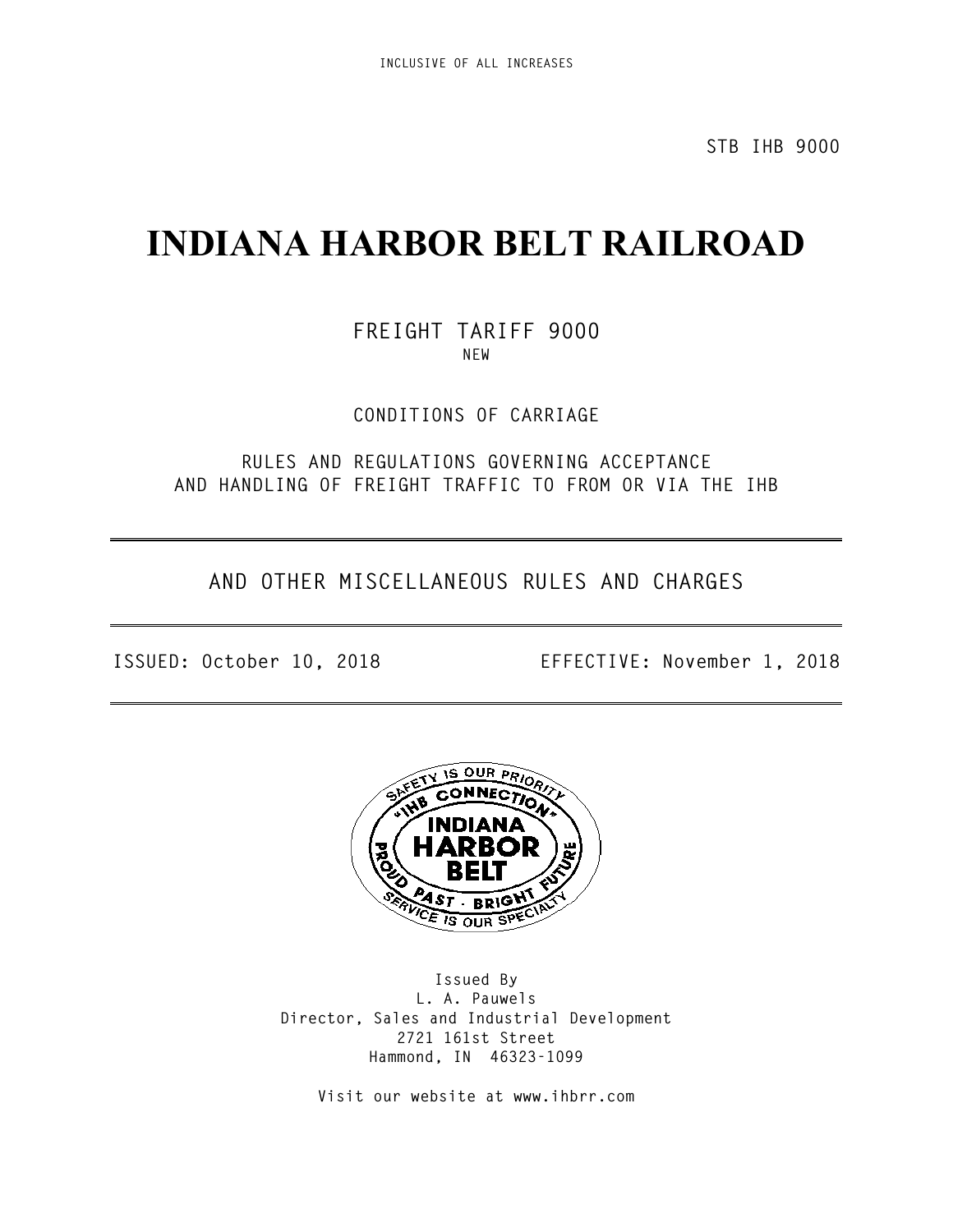# Table of Contents

| Subject                                                    | Item | Page           |
|------------------------------------------------------------|------|----------------|
| <b>SAFETY</b>                                              | 1    | 3              |
| Lack of Sidetrack Agreement                                | 5    | $4 - 6$        |
| No Right to Access IHB Track                               | 10   | $\overline{7}$ |
| Application of Referenced Publications                     | 15   |                |
| Station List and Conditions                                | 20   |                |
| Explosives, Dangerous Articles                             | 25   |                |
| Reference to Tariffs, Items, Notes, Rules, Etc.            | 30   |                |
| Consecutive Numbers                                        | 35   |                |
| National Service Order                                     | 40   |                |
| Method of Cancelling Items                                 | 45   | 778888888899   |
| Definition of Chicago Switch District                      | 50   |                |
| Severability                                               | 55   |                |
| Change in Provisions                                       | 60   |                |
| General Application                                        | 100  |                |
| Restrictions on Receipt and Delivery of Freight            | 105  |                |
| Normal Rail Operations-Order/Notify Shipments              | 110  | 10             |
| Transportation Services                                    | 115  | 10             |
| Bill of Lading                                             | 120  | $10 - 11$      |
| Loading and Unloading of Equipment                         | 125  | 11             |
| Rules Governing Improperly Loaded Cars                     | 130  | 12             |
| Team Tracks                                                | 135  | $12 - 13$      |
| Loading of Equipment at Rail Origin; Unloading and Release |      |                |
| of Equipment at Rail Destination                           | 140  | 13             |
| Disclaimer of Responsibility by IHB for Actions of Joint   |      |                |
| Line and Short Line Railroads Participating in a           |      |                |
| Transportation Movement                                    | 145  | 14             |
| Payment of Transportation Charges                          | 1000 | 15             |
| Extension of Credit                                        | 1005 | $15 - 16$      |
| Delinquent Payment                                         | 1010 | $16 - 17$      |
| Disputing Invoices & Overcharge Claims                     | 1015 | 17             |
| Bankruptcy or Insolvency                                   | 1020 | 17             |
| Loss of and Damage to Shipments                            | 2000 | $18 - 20$      |
| Disclaimer of Consequential and Special Damages            | 2005 | 20             |
| Refused or Unclaimed Freight                               | 2010 | $20 - 21$      |
| Security Seals                                             | 2015 | 21             |
| Freight-In-Bond                                            | 2020 | 21             |
| Definitions                                                |      | $22 - 23$      |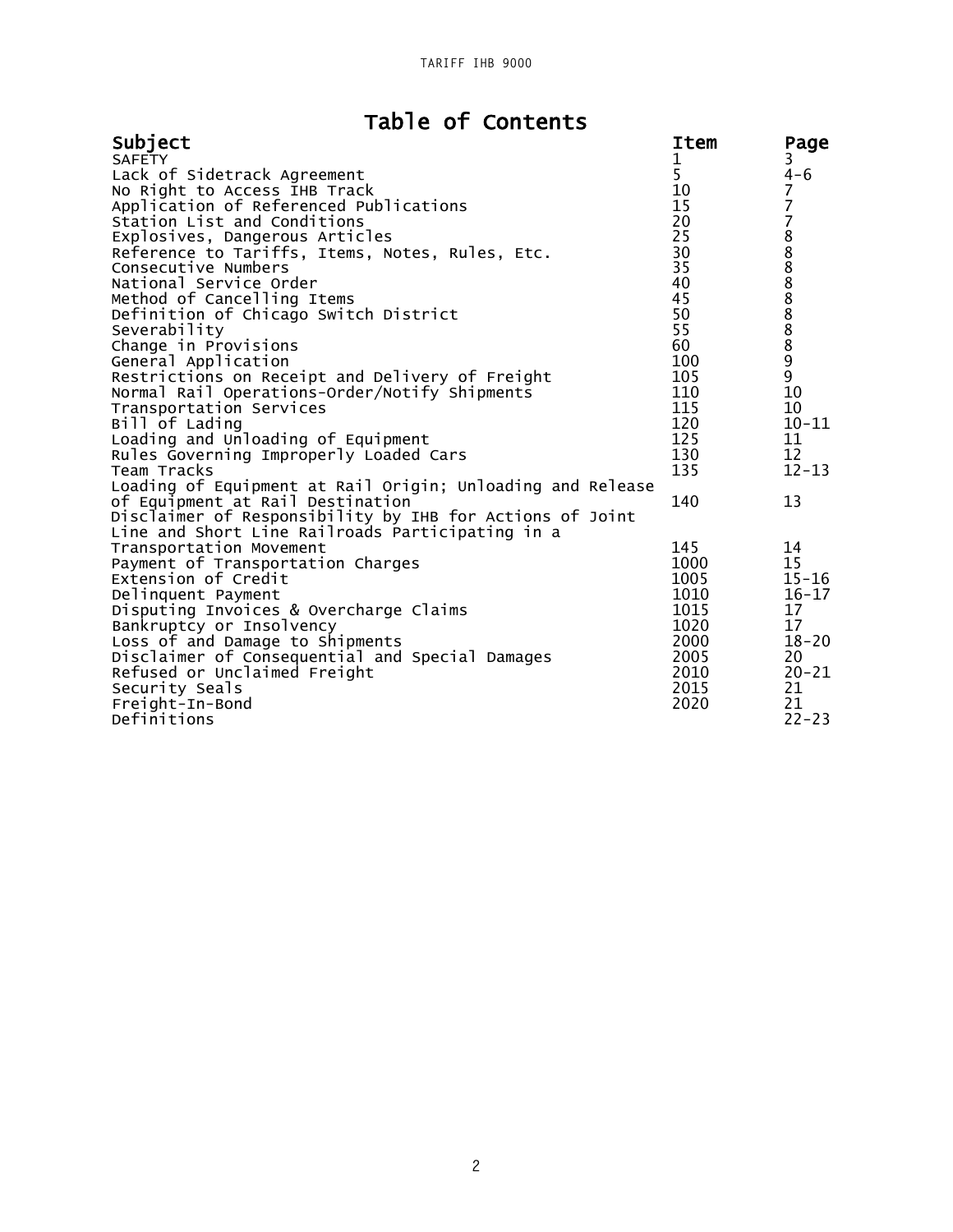## ITEM 1 – SAFETY

# SAFETY IS THE FIRST CONCERN OF THE IHB.

The IHB strives to be safe in all things that we do.

We value above all the safety of our employees, our customers, their freight, and our neighbors. We ask you, our customers, to be our partners in safety by keeping a clean and safe sidetrack in your facility, properly loading and unloading railcars, and for those customers who move their freight cars, to do so in a manner to avoid damage or derailments.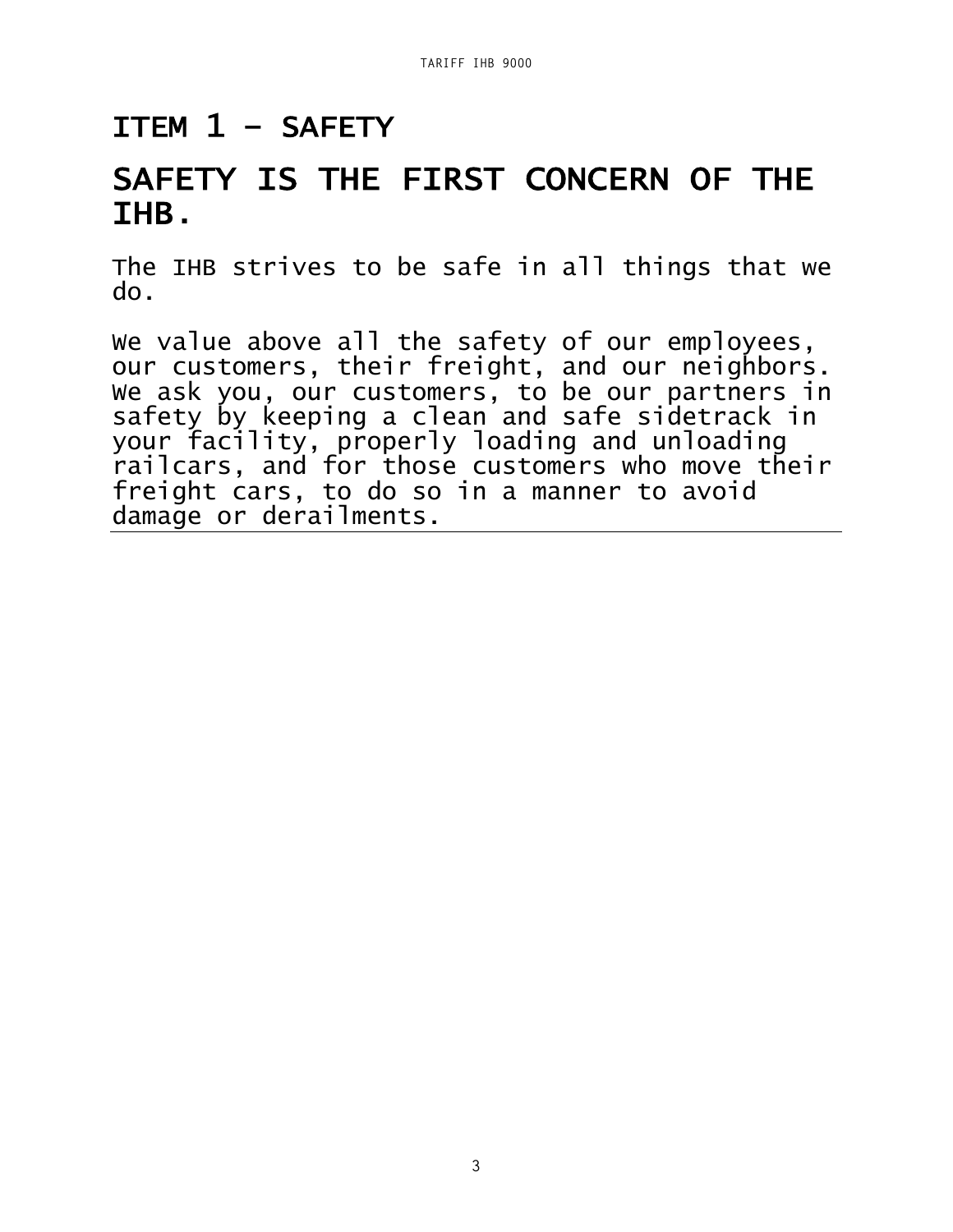RULES AND OTHER GOVERNING PROVISIONS GENERAL RULES AND REGULATIONS

# SECTION 1 GENERAL RULES<br>ITEM 5 – LACK OF SIDETRACK AGREEMENT<br>Most Customer facilities are accessed via Sidetracks. At IHB, we expect to

operate with a private sidetrack agreement that establishes the responsibilities and processes necessary for use of those tracks, including important issues related to local safety, and operations. In the absence of a private sidetrack agreement, the following terms and conditions govern the use of the Sidetracks. IHB reserves the right, however, to decline service on a Sidetrack in the absence of a private sidetrack agreement at any time. If you have any questions regarding the design and construction of new Sidetracks, please contact the Director of Sales and Industrial Development at 219-989-4716.

1. ACCESS RIGHT When a Customer orders or accepts a Shipment from IHB, they are representing that they own or have the right to grant IHB access to the Sidetracks and property leading to and within the Customer facility. They further represent that by inviting the IHB its employees, agents and assigns into the Sidetrack and are accepting full liability for damage or injury to IHB employees, equipment and the equipment of other parties being used to effect the Shipments in question. This allows IHB to proceed unimpeded over the Sidetracks. • IHB will use the Sidetracks to deliver any railcar directed to the Customer's facility by a valid Shipping Instruction • IHB may access and temporarily occupy Customer's Sidetracks when useful in the course of providing local service in the Customer's vicinity

• In the event we deliver a railcar NOT ordered or expected by the Customer, we will use commercially reasonable efforts to promptly remove the railcar

- 2. MAINTENANCE Customers must, at their own expense, inspect, maintain, and renew Sidetracks consistent with normal operations, and in accordance with: • The Federal Railroad Administration's Track Safety Standards (49 C.F.R. Part 213) • Railroad Worker Safety Regulations (49 C.F.R. Part 214) The Customer must inform IHB's local representatives of the dates and amount of time that the Sidetracks will be out of service, whether for maintenance or other reasons. In addition, Customers must keep Sidetracks and adjacent walking areas free from: Tripping or slipping hazards • Debris and weeds • Rodent or insect nests or burrows • Accumulations of mud and water • Potholes and excavations • Ice and snow • Temporary or permanent structures and poles • Trees and brush which obstruct visibility or strike the equipment • Other obstructions (i.e., parked vehicles) IHB has the right, but not the duty, to inspect Sidetracks. IHB will not operate over any Sidetracks that we determine are unsafe.
- 3. CLOSE CLEARANCES A customer shall not maintain Close Clearances in the area of Sidetracks unless: • The customer obtains a waiver from any conflicting Governmental Requirements, and • IHB approves such Close Clearance in writing, Customers must install, maintain and replace at their expense any warning signs or lighting, or make other adjustments regarding Close Clearances as may be necessary, useful, or required by any Governmental Requirements or IHB requirements.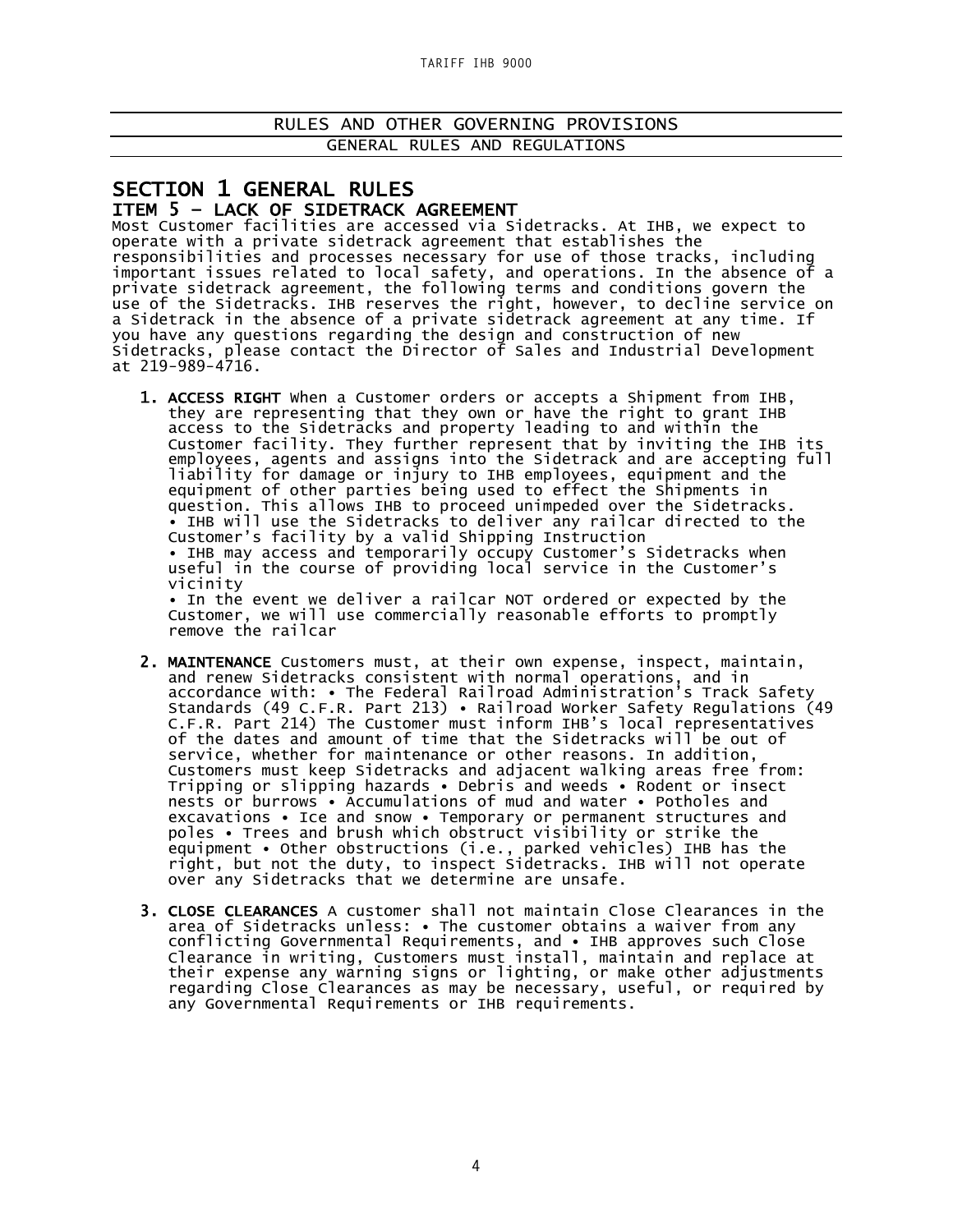### ITEM 5 – LACK OF SIDETRACK AGREEMENT Cont.

- 4. CONSTRUCTION If a Customer seeks to construct new or additional, or alter existing, Sidetracks without interruption in IHB service: • All construction must be done in accordance with the provisions of IHB's current Standard Guidelines and Specifications for the Design and Construction of Private Sidetracks, and • Customers must supply IHB with construction plans for any addition, deletion, or modification to the Sidetracks, and obtain IHB's written confirmation that IHB has no objections to the proposed changes prior to making any material alterations to the Sidetrack. To facilitate safe operations and avoid interruptions of service, Customers should notify IHB not less than 30 days prior to constructing or allowing the construction of any new tracks, public or private road, gate, tunnel, bridge, culvert, pit, gas-line, pipe, or other items on, over, under or along any part of the Sidetrack or right-of-way.
- 5. EMERGENCY ACCESS RIGHT IHB may use Sidetracks for emergency operating purposes as long as the emergency operations do not materially affect the use of the Sidetracks for rail service to the Customer.
- 6. CONTROL OVER RAILCARS IHB surrenders possession and control of each railcar, and its contents, consigned to or ordered by the Customer when: • A railcar has been placed on a Sidetrack, and IHB's locomotive uncouples from the railcar, or • IHB's crew departs from the locomotive if the locomotive is being left with the Customer. IHB assumes possession and control of a railcar and its contents when: • IHB's locomotive is coupled to the railcar, or • When the locomotive has been left with the Customer, IHB's crew is onboard the locomotive and has actual control over the train by initiating departure from the Private Track Customer indemnifies IHB against any damages that result from failing to secure railcars in their possession. Customer is responsible for any damage to railcars in their possession, unless damage is reported as soon as possible after IHB crew relinquishes control over railcar but prior to any loading, unloading, trimming, movement, sampling, venting or attaching loading or unloading apparatus to railcar. Customers that move railcars about their facilities in order to effect loading or unloading of said cars must be on guard to prevent derailments of railcars while in their possession, should a railcar be derailed in a customer's facility the customer must report said derailment to the IHB prior to release of said car for transportation by the IHB, failure to do so may incur charges from the IHB.
	- 7. DISPATCH Dispatching traffic on portions of a Sidetrack used by IHB to provide service to Customers must be coordinated by the field personnel of IHB and the Customer.
	- 8. HAZARDOUS MATERIALS Hazardous Materials shall not be placed by anyone:
		- On or within the area within twenty-five feet of Sidetracks, or

• On Customer property within 100 feet of IHB's connecting mainline track. This does NOT apply to:

• Shipments consigned to, or ordered by, a Customer accessible by such Sidetrack, or

• Existing pipelines for the transportation of Hazardous Materials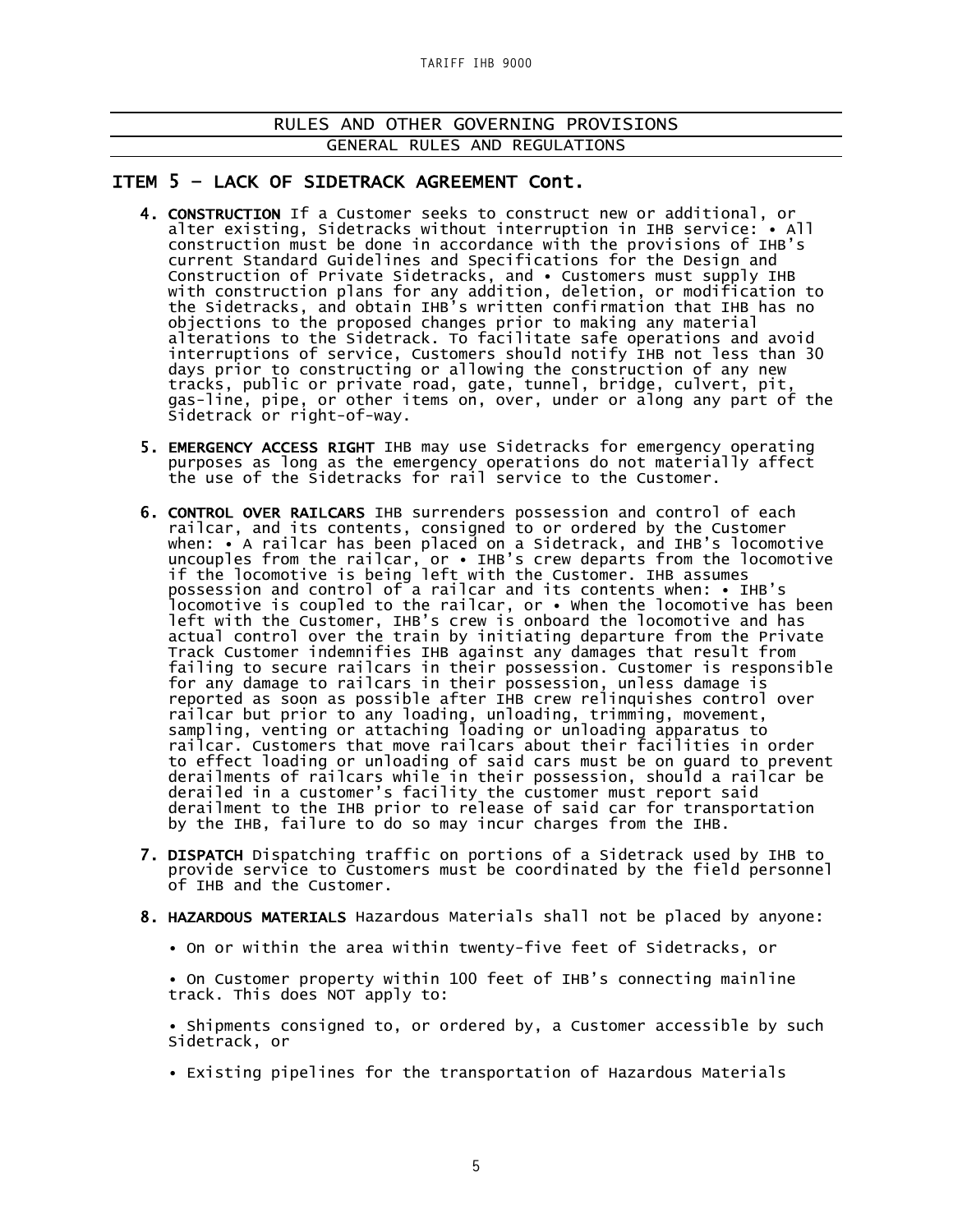### ITEM 5 – LACK OF SIDETRACK AGREEMENT Cont.

9. LIABILITY Except as otherwise provided herein, any and all damages, claims, demands, causes of action, suits, expenses, judgments and interest whatsoever (hereinafter collectively "Losses") in connection with injury to or death of any person or persons whomsoever (including employees, invitees and agents of the parties hereto) or loss of or damage to any property whatsoever arising out of or resulting directly or indirectly from the construction, maintenance, repair, use, alteration, operation or removal of the sidetrack shall be divided between the Railroad and Industry as follows:

(A) Each party shall indemnify and hold the other party harmless from all Losses arising from the indemnifying party's willful or gross negligence, its sole negligence and/or its joint or concurring negligence with a third party.

(B) The parties agree to jointly defend and bear equally between them all Losses arising from their joint or concurring negligence.

(C) Notwithstanding the foregoing, and irrespective of the sole, joint or concurring negligence of Railroad, Industry acknowledges that it is solely responsible for and agrees to indemnify and save Railroad harmless from all Losses arising from: (i) the failure of Industry to properly maintain its Segment of the Sidetrack; (ii) the construction, alteration or removal of the Sidetrack by Industry; (iii) the presence of a Close clearance on Industry's Segment; or (iv) the explosion, spillage and/or presence of Hazardous Materials on its properties, facility or on Industry's Segment, but only when such Losses would not have occurred but for the dangerous nature of the Hazardous Materials.

(D) Railroad may be the lessee/operator of the mainline track that connects with the Sidetrack. In that event, the indemnities from Industry to Railroad under this section shall also include the lessor/owner of such track.

- 10. CONTINUATION CHARGE If the IHB traffic on a Sidetrack is insufficient to justify continuing access to the IHB network, IHB may offer to keep its access switch in place in exchange for an annual maintenance charge as published in freight tariff IHB 9347 series.
	- 1. Where more than one privately-owned sidetrack is served by a single industrial switch connection, each of the individual owners of the private sidetracks will be liable for an equal share of the charge. The total number of carloads originated or terminated on all of the private sidetracks served by the industrial switch connection will determine whether the exemptions above apply.
	- 2. IHB is under no obligation to provide service to or from those private sidetracks for which any part of the applicable charge is unpaid.

Ξ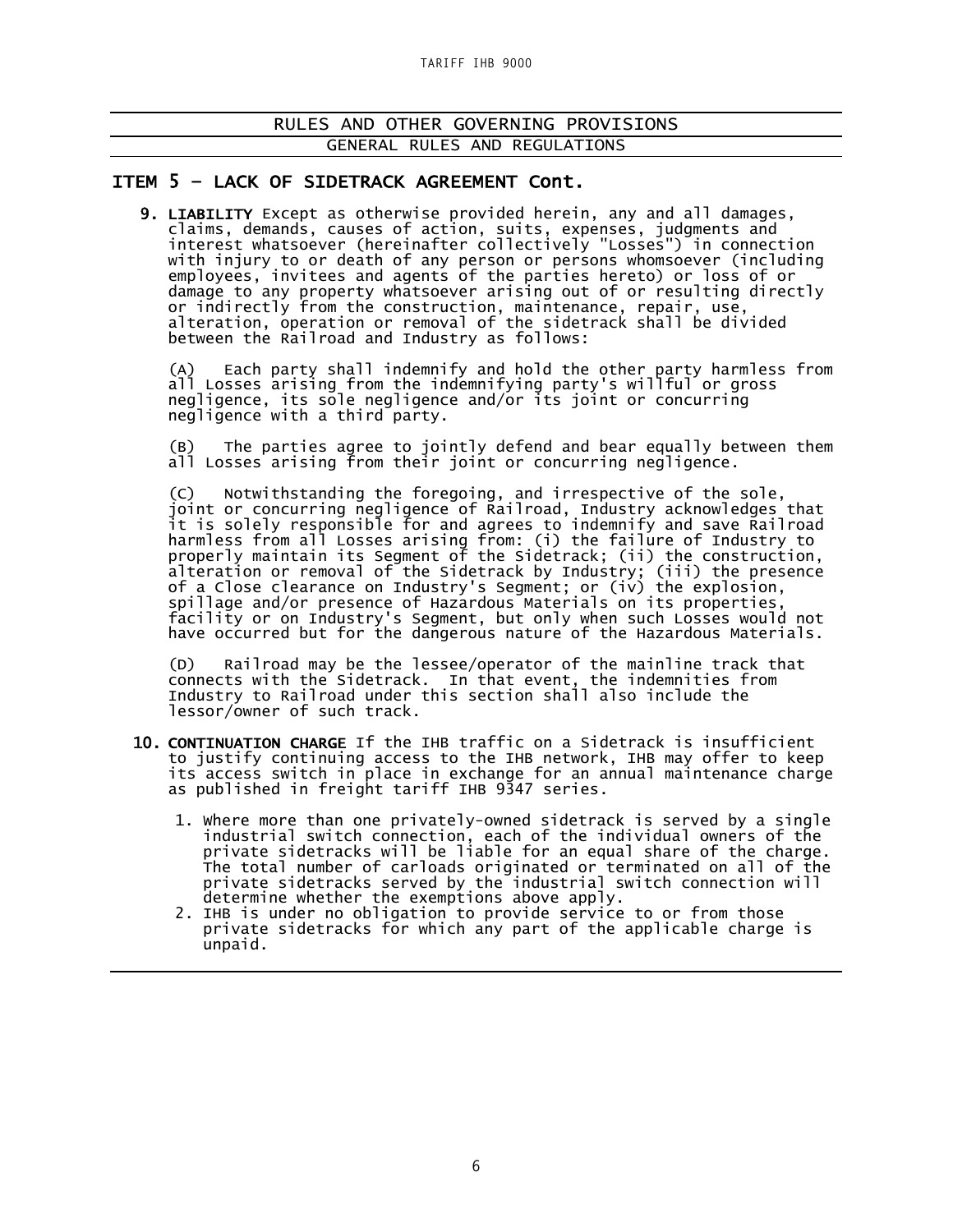ITEM 10 - NO RIGHT TO ACCESS IHB TRACK<br>Protecting our network is essential to maintaining our employees' safety and IHB's service operations. No one else, including a Customer, is allowed to enter, perform any switching, or otherwise operate on any tracks owned by IHB. If a Customer accesses IHB track without expressed written permission, Customer assumes all risk of loss and indemnifies IHB against all damage, cost, liability, judgment, and expense, including attorney's fees, in connection with any personal injury to or death of any persons or loss of/damage to any property, whether employees or property of either Customer, IHB, or third persons, sustained, incurred, arising, or growing out of operations by Customer or its Agents upon IHB tracks. Customers are further prohibited from accessing IHB property for any purpose without the advance approval from the IHB and the proper approval as well as completion and acceptance of an IHB Right of Entry form.

ITEM 15 – APPLICATION OF REFERENCED PUBLICATIONS Except where (i) inconsistent with a provision of this document or (ii) inconsistent with governing contractual terms specifically agreed to by IHB or (iii) otherwise inapplicable under their own terms, the rules, regulations, charges and allowances of the following named publications shall, along with the terms of carriage specified herein, apply to all rail transportation undertakings of IHB as specified in ITEM 100 herein and as such are hereinafter incorporated by reference herein. References to specific publications herein include successor publications.

Standard Transportation Commodity Code STCC 6001 Series Official Railway Equipment Register RER 6412 Series Mileage Allowance and Rules RIC 6007 Series Uniform Freight Classification UFC 6000 Series Hazardous Materials Shipping Descriptions (49-series STCC numbers) Heavy Duty Flat Car Charges RIC 6740 Rules for Export Declarations & Customs Manifests, etc. RPS 6571 AAR Loading Rules

**ITEM 20 – STATION LIST AND CONDITIONS**<br>This tariff is governed by the Official List of Open and Prepay Stations OPSL 6000-Series, to the extent shown below:

PREPAY REQUIREMENTS AND STATIONS CONDITIONS

(A) For additions and abandonment of stations, and except as otherwise shown herein, for prepay requirements, changes in names of stations, restrictions as to acceptance or delivery of freight and changes in station facilities. When a station is abandoned as of a date specified in the above named tariff, the rates from and to such station as published in this tariff are inapplicable on and after that date.

GEOGRAPHICAL LIST OF STATIONS

(B) For geographical locations of stations referred to in this tariff by station numbers.

STATION NUMBERS

(C) For the identification of stations, when said stations are shown or referred to by numbers in this tariff.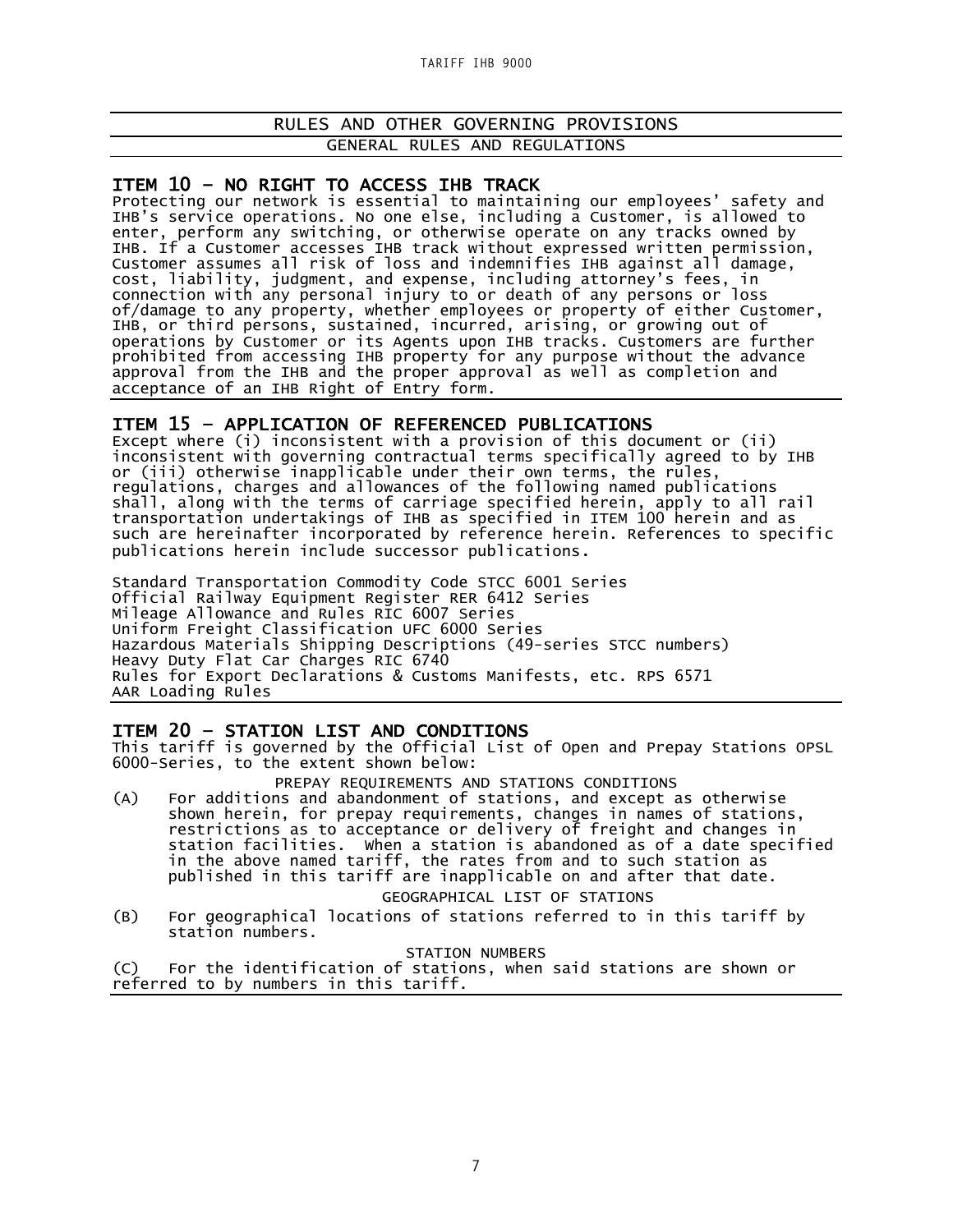ITEM 25 - EXPLOSIVES, DANGEROUS ARTICLES<br>For rules and regulations governing the transportation of explosives and other dangerous articles by freight, also specifications for shipping containers and restrictions governing the acceptance and transportation of explosives and other dangerous articles, see STB BOE 6000 Series, AAR, Bureau of Explosives.

ITEM 30 - REFERENCE TO TARIFFS, ITEMS, NOTES, RULES, ETC.<br>Where reference is made in this tariff to tariffs, items, notes, rules, etc., such references are continuous and include supplements to and successive issues of such tariffs and reissues of such items, notes, rules, etc.

**ITEM 35 - CONSECUTIVE NUMBERS**<br>where consecutive numbers are represented in this tariff by the first and last numbers connected by the word "to" or a hyphen they will be understood to include both of the numbers shown.

If the first number only bears a reference mark, such reference mark also applies to the last number shown and to all numbers between the first and last numbers.

**ITEM 40 – NATIONAL SERVICE ORDER**<br>This tariff is subject to provisions of various Surface Transportation Board Service Orders and General Permits as shown in Tariff STB NSO 6100 – Series.

**ITEM 45 - METHOD OF CANCELLING ITEMS**<br>As this tariff is supplemented, numbered items with letter suffixes cancel correspondingly numbered items in the original tariff or in a prior supplement. Letter suffixes will be used in alphabetical sequence starting with A.

EXAMPLE – Item 5-A cancels Item 5, and Item 10-B cancels Item 10-A in a prior supplement, which in turn cancelled Item 10. Items and/or provisions formerly shown and not brought forward are hereby cancelled.

ITEM 50 – DEFINITION OF CHICAGO SWITCHING DISTRICT Where the term "Chicago Switching District" is used in this tariff, it incorporates the "Chicago Switching District" as defined in Tariff STB WTL 8020 Series.

### ITEM 55 – SEVERABILITY

If any provision of these Conditions of Carriage is held invalid by a court or governmental entity of competent jurisdiction, such provision shall be severed from these Conditions of Carriage and to the extent possible, these Conditions of Carriage shall continue with regard to the remaining provisions.

### ITEM 60 - CHANGE IN PROVISIONS

Subject to all notice requirements established by law. IHB reserves the right at any time to change the terms and conditions of these Conditions of Carriage; provided, however, any such change shall be effective only with regard to any transportation services provided under these Conditions of Carriage for freight tendered after the effective date of the changes. IHB will make available on its website these Conditions of Carriage in their latest amended form. Shipper should review these Conditions of Carriage before tendering freight to IHB.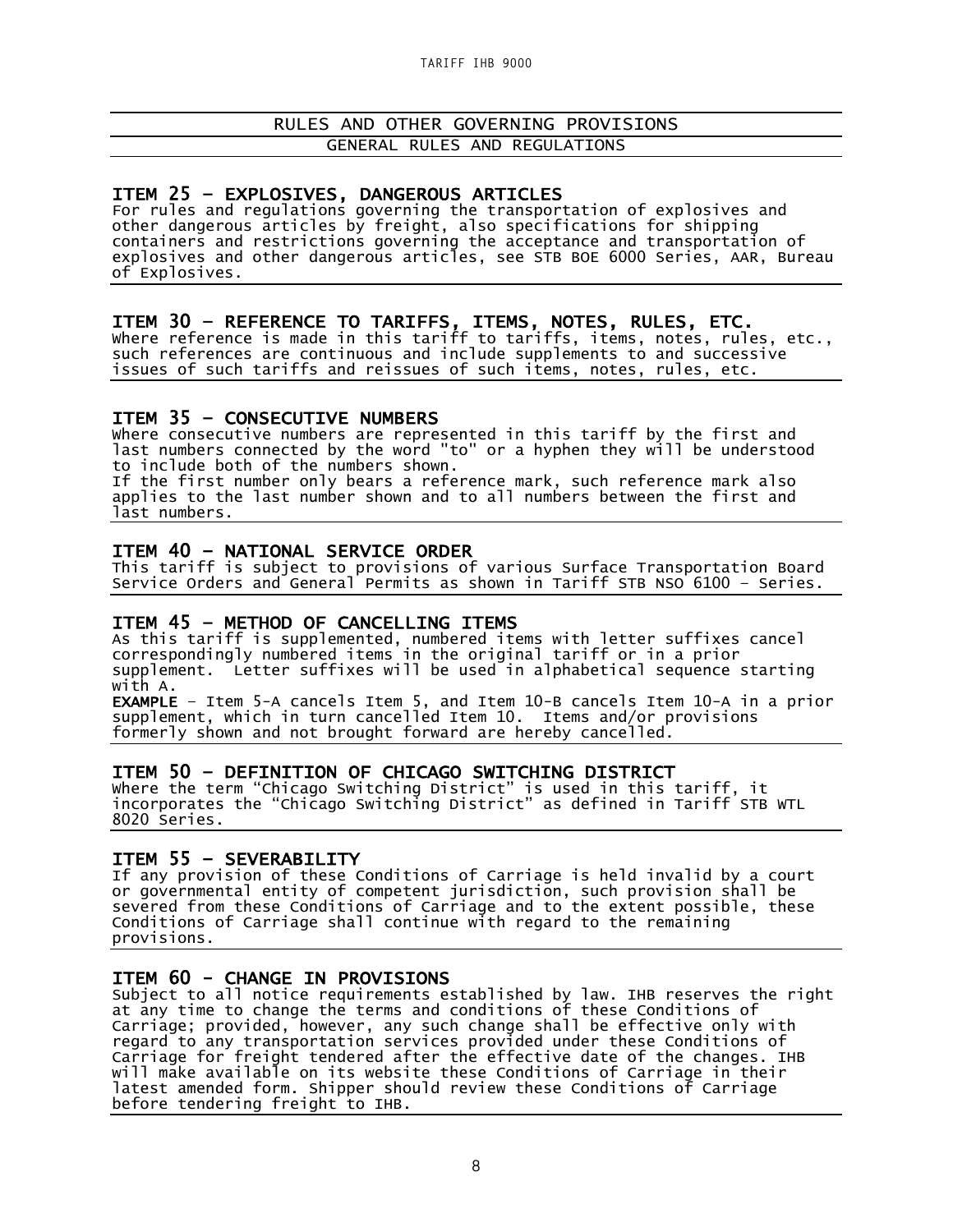# SECTION 2 TRANSPORTATION

**ITEM 100 - GENERAL APPLICATION**<br>The provisions of this Document apply (a) to transportation when such transportation (i) originates on IHB and (ii) moves under single line rates or single factor joint line through rates offered by IHB itself or in conjunction with a connecting railroad as an exempt rate or as a regulated common carrier rate; and (b) to the IHB portion of through movements under AAR Accounting Rule 11 or other combination or proportional exempt or common carrier rates. In the absence of a separate contract specifically covering the transportation, the terms and conditions of these Conditions of Carriage constitute a unilateral offering of such terms and conditions of a bilateral contract between IHB and its connecting lines on the one hand, and the user of the transportation service on the other upon acceptance by such user. Subject to the qualifications set forth herein, tender of shipments to the originating carrier shall constitute acceptance of both the terms of service as set out in these Conditions of Carriage and the rate governing the shipment.

Except where specifically provided otherwise by the governing contract or rate quotation, the rate or rates for shipments moving under a single line rate or single factor joint line through rates where the transportation originates on IHB do not include non-linehaul services (including, but not limited to demurrage, drayage, diversion, inspection, reconsignment, stopping, storage, switching, transfer weighing and other terminal or accessorial services). Such services performed by IHB shall be governed by ITEM 30 of these Conditions of Carriage. Such services performed by nonoriginating carrier or carriers shall be governed by the offering comparable to the IHB Condition of Carriage of the carrier performing these services and will be billed and collected by the carrier performing the services.

When IHB is not the originating carrier, but does participate in a movement under single factor or joint through rates, the Conditions of Carriage or comparable offering of the originating carrier shall, along with the exempt or common carrier rates, apply to such transportation performed by IHB unless specified otherwise in the terms of a rate quotation or separate contract specifically covering the transportation involved. When such originating carrier does not issue or have in effect such an offering, the terms of carriage contained herein shall apply. Terms of these Conditions of Carriage not inconsistent with the origin carrier's contract or offering shall also apply.

If a shipment is tendered with different or additional terms and conditions submitted by Shipper, such different or additional terms and conditions shall be deemed rejected by IHB unless electronically confirmed, or agreed in a document executed on behalf of IHB by the Director of Sales and Industrial Development of the IHB, regardless of whether the shipment is accepted or moved by IHB.

**ITEM 105 - RESTRICTIONS ON RECEIPT AND DELIVERY OF FREIGHT**<br>Nothing in tariffs to which IHB is a party shall require IHB to receive or deliver any carload or less than carload shipment when such receipt or delivery is impracticable because of any protest, civil disobedience, riot, strike, picketing or other labor disturbance, environmental contamination, or other unsafe condition.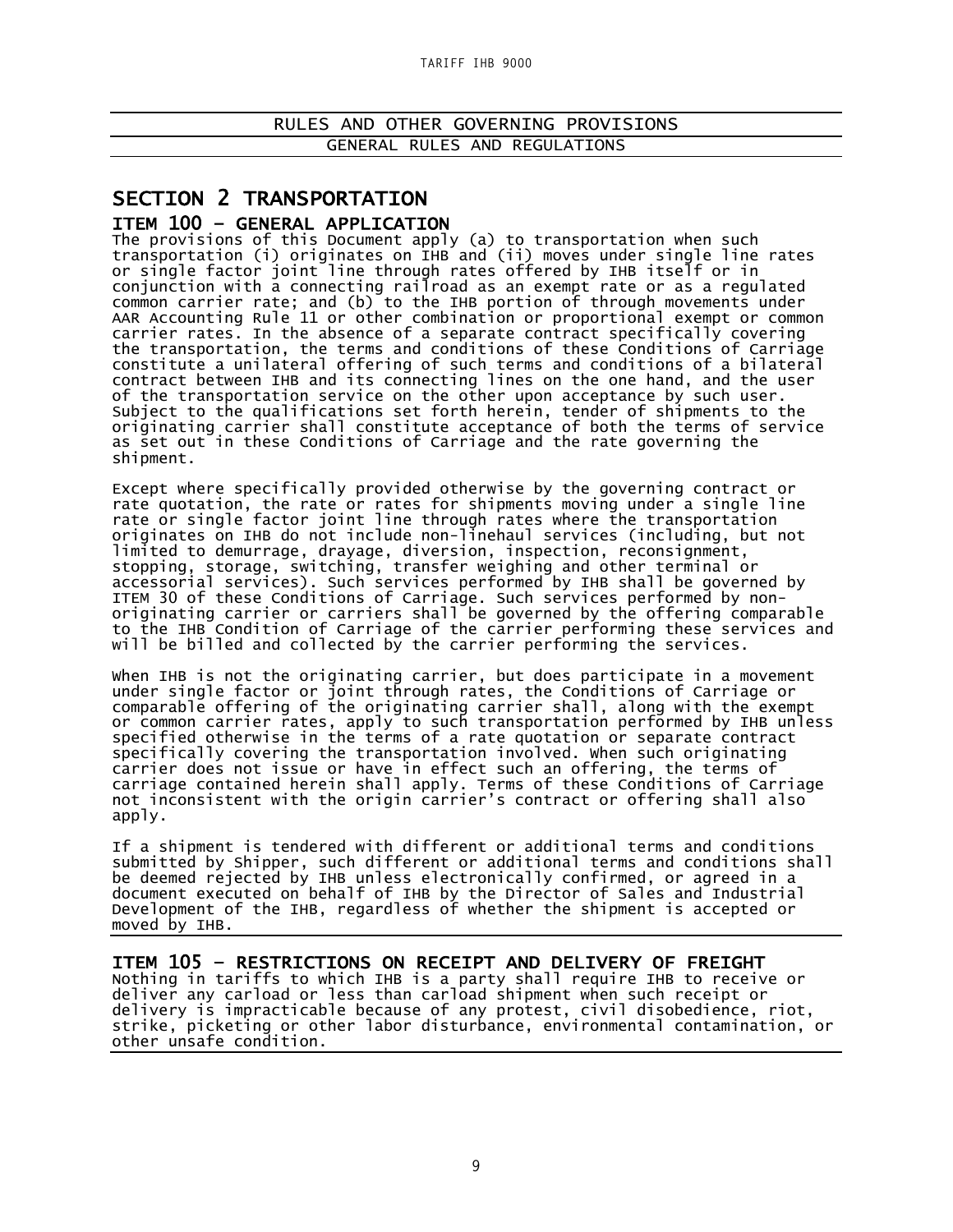#### ITEM 110 - NORMAL RAIL OPERATIONS-ORDER/NOTIFY SHIPMENTS

(1) All services provided pursuant to these Conditions of Carriage will be provided by IHB in accordance with any applicable FRA and AAR guidelines and regulations and routine IHB practice (including but not limited to switching, regulations and routine IHB practice (including but not limited to switching, coupling and humping). Specialized rail handling such as "Do Not Hump", speed restrictions and equipment size are special rail services and not routine rail services. Unless agreed to in writing by both IHB and shipper, any restrictions on rail handling placed by shipper upon a particular car (including, but not limited to, "Do Not Hump" signs, notations as to speed or other restrictions on a bill of lading, EDI notations) shall have no effect and be void. Shippers desiring special handling must contact IHB to arrange such special handling.

(2) IHB does not provide Order/Notify service. Bills of lading or shipping instructions tendered to IHB in the form of an order/notify bill of lading will be handled as straight bills of lading. Instructions to the effect of requiring IHB to not complete delivery of a shipment until either securing authorization for delivery from the shipper or some other party, surrender of the bill of lading or notification by IHB to the shipper or some other party shall have no effect and be void regardless of whether such instructions are contained in a straight or an order/notify bill of lading; and IHB shall have no liability for delivering a shipment to the consignee listed in the bill of lading in such circumstances.

#### Ξ ITEM 115 – TRANSPORTATION SERVICES

Shipper will notify IHB when loading of equipment is completed and ready for movement or when loaded equipment is made empty and ready for release to IHB. Unless otherwise mutually agreed upon by Shipper and IHB, Shipper shall prepare and both parties shall execute the transportation documents to cover the line haul transportation service requested by Shipper. Shipper will provide instructions for the transportation services requested for the shipment. IHB will arrange for transportation and delivery in accordance with instructions shown on the bill of lading, which instructions shall be governed by these Conditions of Carriage.

Shipper will arrange separately with IHB independent of the bill of lading for non-line haul accessorial services such as weighing, and such other services as may be referenced in the publications listed in ITEM 15. Unless specifically agreed to by IHB, IHB will not be liable for any loss, damage, cost or expense arising in connection with such services performed by parties other than IHB.

# Ξ

**ITEM 120 - BILL OF LADING**<br>Services provided by IHB and other rail carriers are subject to these Conditions of Carriage and shall also be subject to the terms of the Uniform Bill of Lading as contained in the Uniform Freight Classification UFC 6000 Series. Such services are subject to modifications as may from time to time be established under separate agreement or by changes to these Conditions of Carriage, and irrespective of whether a Bill of Lading is actually executed pursuant to Rule 200.

Except where in conflict with the terms and conditions of a written contract between IHB and Shipper, the terms and conditions of these Conditions of Carriage shall govern all transportation services provided by IHB to Shipper. In the event of a conflict between the terms and conditions of these Conditions of Carriage and the terms and conditions of a written contract between IHB and User, the terms and conditions of the written contract shall take precedence over these Conditions of Carriage. The order of precedence for the application of terms and conditions for transportation services provided by IHB shall be as follows: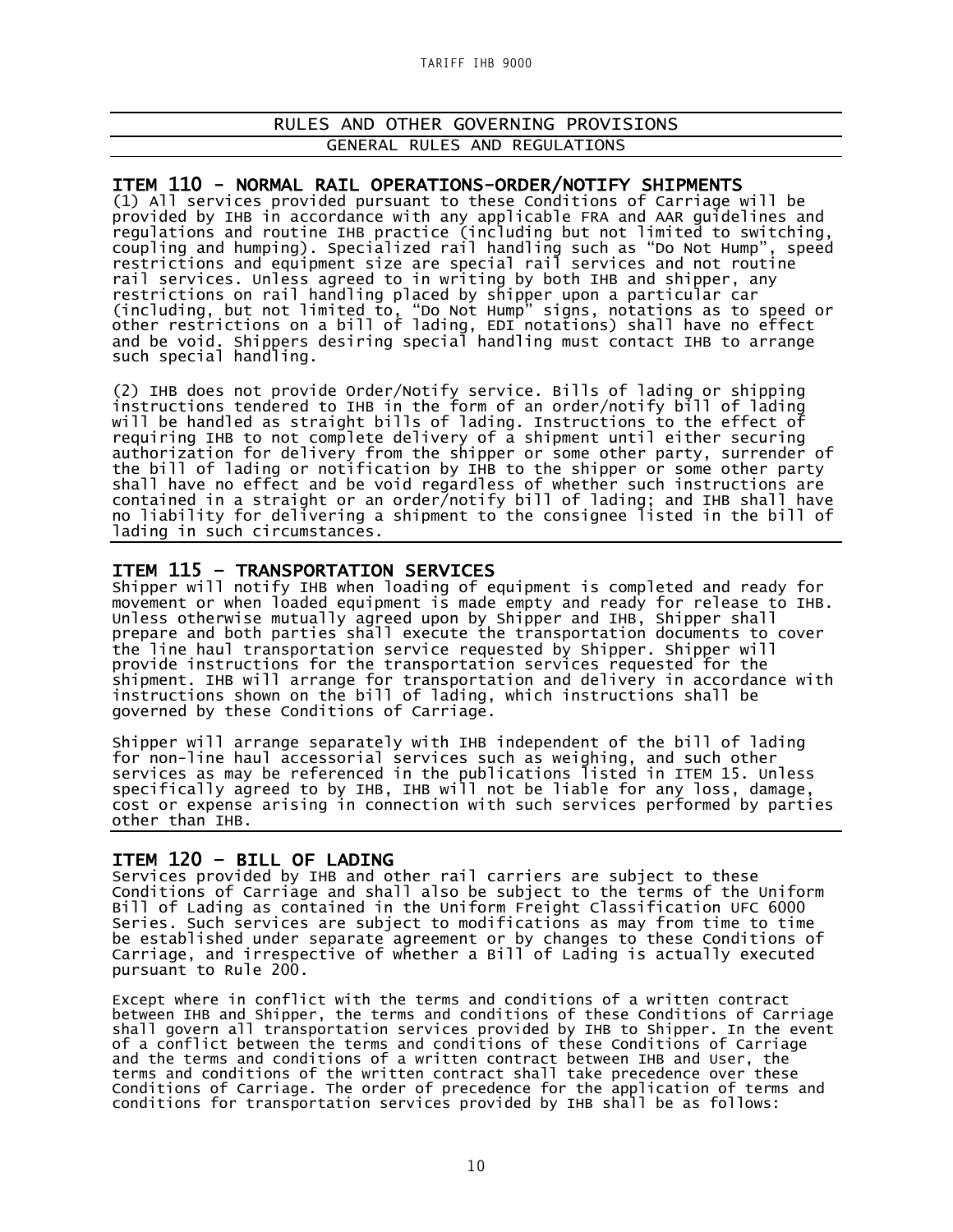### ITEM 120 – BILL OF LADING Cont.

(1) Written Contract

(2) IHB Customer Specific Rate Quotation

(3) General Rate Tariffs and General IHB Rate Quotations

(4) Conditions of Carriage

(5) Item 15 Publications

(6) Uniform Bill of Lading

ITEM 125 - LOADING AND UNLOADING OF EQUIPMENT<br>LOADING Shippers are responsible to inspect rail equipment for suitability before loading and are responsible for rejecting cars which are unsuitable for the transport of the particular lading. Cars which are mechanically defective must not be loaded but must instead be released back to IHB as "Reject Release Empty".

Shipper is responsible for loading railcar, including private railcars, so that lading will not be released, discharged or inadvertently removed from railcar during rail carrier handling, and shipper is responsible for the removal and/or remediation of lading released on IHB property, including indemnifying IHB from any and all associated and related costs, expenses, levied fines and/or penalties.

IHB incorporates the AAR Loading Rules, Pamphlets and General Information Series into our Loading Rules.

- 1. For Closed Cars (boxcars) the safety rules that apply are "General Rules Covering Loading of Carload Shipments of Commodities in Closed Cars – Circular 42 Series".
- 2. For Hazmat Shipments, Bureau of Explosives Series 6000 applies.
- 3. For Open Top Equipment (e.g. flatcars, gondolas and hoppers) the rules are governed by the Association of American Railroads Open Top Loading Rules Manual.

UNLOADING Upon arrival and placement of equipment for unloading at destination, consignee will be responsible for unloading such equipment in a manner which does not damage the equipment, and for releasing equipment in a condition clean of debris and material not part of such equipment and suitable for reloading by another shipper. Cars released in other than clean condition will be subject to the provisions published in Tariff IHB 9347 series.

Where IHB is the delivering carrier, consignee must advise IHB Customer Service by electronic means, telephone or other such form as may be required by IHB, that the equipment is unloaded and available for release. Information provided must include identity of consignee, name of person furnishing data, and car initial and number. Equipment will be considered released on the date and time such advice is received from the consignee.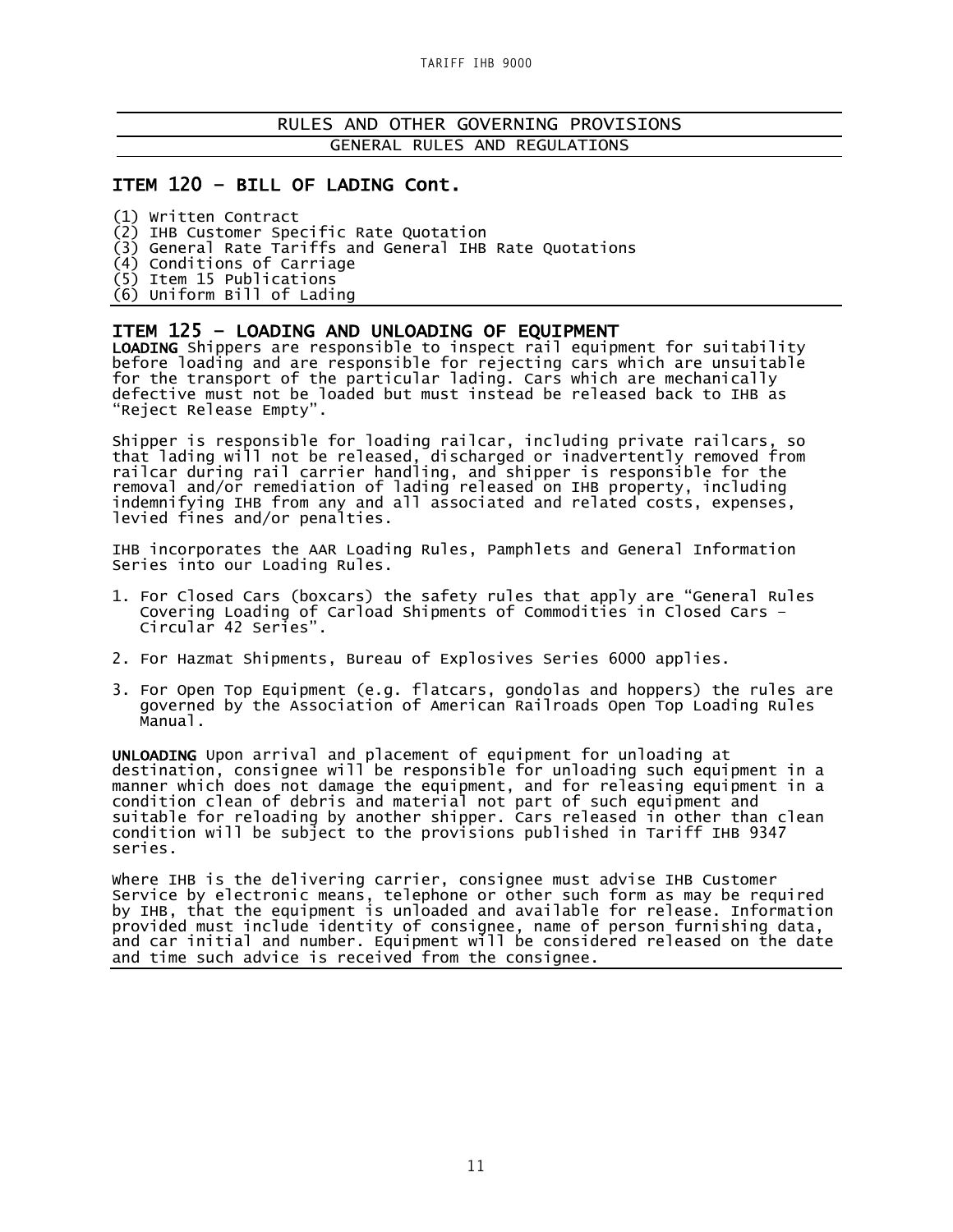**ITEM 130 RULES GOVERNING IMPROPERLY LOADED CARS**<br>Unless special loading, bracing, and blocking for a particular shipment is approved in advance and in writing by an authorized IHB official, it is the duty of the consignor or owner of the shipment (the "Shipper") to ensure that its shipment complies with all applicable Association of American Railroads rules, circulars, pamphlets and/or general information series publications and with all applicable IHB loading pamphlets, diagrams, manuals, publications, and/or procedures (collectively, the "Loading Requirements"). IHB cannot and does not routinely inspect shipments to determine compliance with these Loading Rules in light of the various different requirements peculiar to each respective shipment needed to secure compliance with the Loading Rules. Where IHB does inspect a shipment, IHB does so in general terms and IHB takes no responsibility for hidden or latent non-compliance with the Loading Requirements or patent non-compliance with the Loading Requirements which because of the unique characteristics of the shipment are not readily recognizable except to a person expert to the particular shipment. IHB has the right to inspect, weigh and reject shipments at origin for not complying with the Loading Requirements.

A. IHB may elect to stop any car that does not comply with the Loading<br>Requirements enroute and hold it on a track where the load re-blocking, Requirements enroute and hold it on a track where the load re-blocking, re-<br>bracing or transloading may be accomplished. It will be the responsibility of the Shipper to re-block, re-brace or transload the lading at its expense. Except in the event IHB elects to do so, IHB will not furnish any personnel, equipment or machinery that may be necessary to properly secure a load.

**ITEM 135 - TEAM TRACKS**<br>The IHB has no permanent Team Tracks. IHB will on a case by case basis allow cars to be spotted for loading, unloading, trimming, sampling or other purposes on IHB property. Should such a situation develop then the following Team Track rules will apply when customer or customers agent arrange access to a rail car on IHB property.

To access IHB team tracks a customer (including customer employees, agents and subcontractors) must execute a Right of Entry and Use Agreement, provide proof of applicable insurance coverage and comply with applicable laws, regulations, safety rules. In some situations access to rail cars on IHB property may require the escort of appropriate IHB personnel for safety reasons. This determination will be made solely at the IHB's discretion and the cost of such escorts will be the responsibility of the customer requesting such access.

In addition, should access be granted:

• Customers may not store materials or equipment on IHB property • Customers shall comply with all instructions of IHB authorized personnel

• Upon completion of loading or unloading of a railcar, Customers shall leave IHB property in a safe and clean condition, removing all materials they brought onto IHB property or removed from the railcar • A Customer must immediately vacate IHB property if so instructed by IHB personnel

• Crossings of IHB tracks by trucks or other equipment shall be made solely at public crossings unless prior alternate arrangements have been made with IHB Engineering.

IHB will deny access to a Team Track if, at IHB discretion, IHB determines that the customer's use of the team track is negatively affecting the safety of team track, other customers, or other IHB operations.

The following materials shall not be placed on team tracks or IHB property while accessing team tracks:

• Hazardous Materials

• Bulk liquids of any kind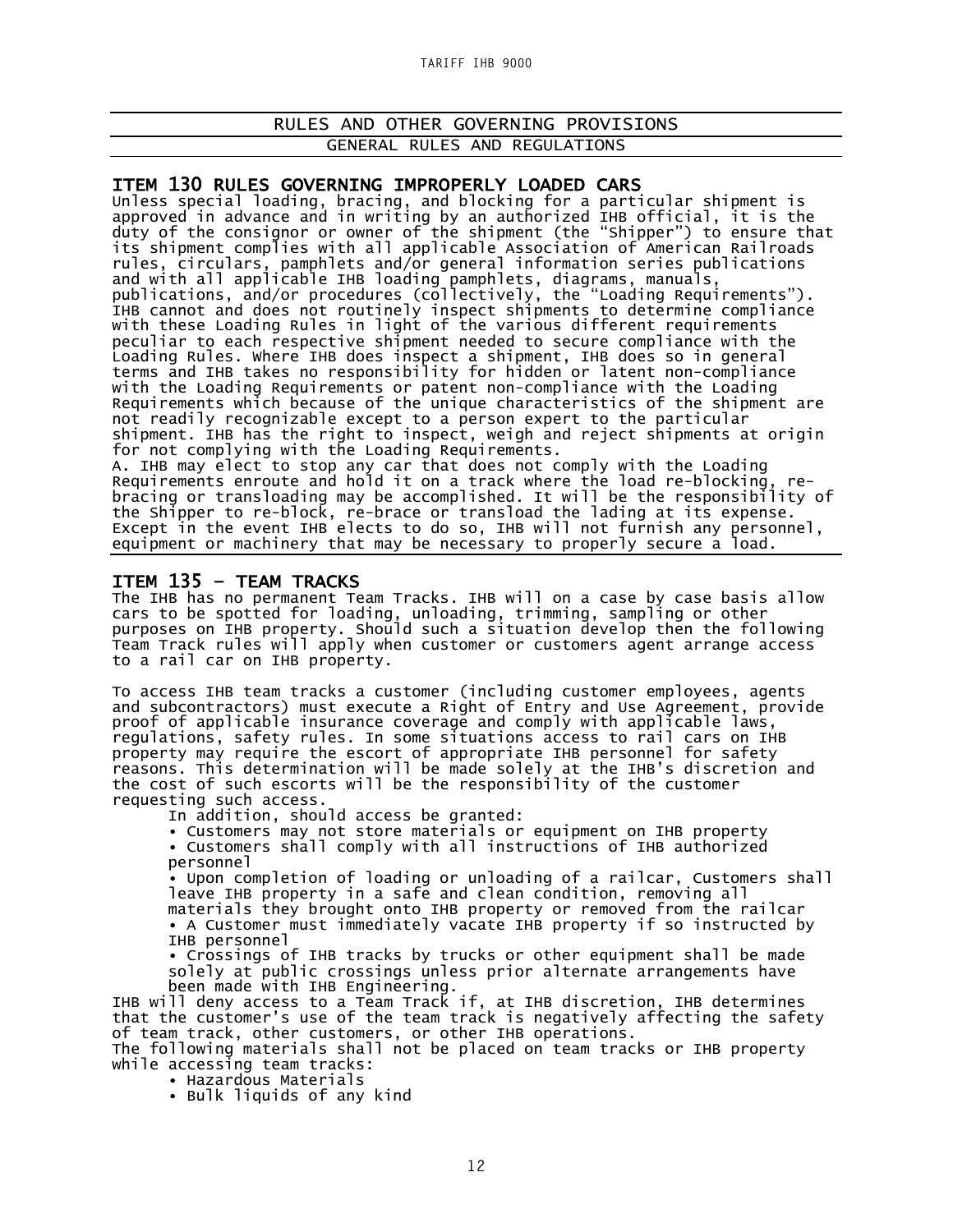### ITEM 135 – TEAM TRACKS Cont.

Customer assumes all risks, and agrees to defend, indemnify, and save harmless IHB and its employees from and against, all losses, costs, expenses, claims, suits, and judgments, including reasonable investigation and attorney's fees, suffered or incurred in connection with:

• Injury or death of ANY person(s), including but not limited to the agents, employees, and permitees of IHB and Customer, • Loss of or damage to ANY property, including but not limited to property owned or in the care, custody, or control of IHB or customer, and

 • Environmental damage arising from the use by a customer, its employees, agents or contractors, of a IHB Team Track or any associated facilities, except to the extent such injury, death, loss or damage is caused by the sole negligence, or by the gross negligence or willful misconduct, of IHB or its employees. The foregoing obligations on the part of the customer apply regardless of the cause of such injury, death, loss, or damage, or of any joint or concurring ordinary negligence on the part of IHB or its employees.

### ITEM 140 – LOADING OF EQUIPMENT AT RAIL ORIGIN; UNLOADING AND RELEASE OF EQUIPMENT AT RAIL DESTINATION<br>Shippers are responsible to inspect rail equipment for suitability before

loading and are responsible for rejecting cars which are unsuitable for the transport of the particular lading. Cars which are mechanically defective must not be loaded but must instead be released back to IHB as "Reject Release Bad Order".

Upon arrival and placement of equipment for unloading at destination, consignee will be responsible for unloading such equipment in a manner which does not damage the equipment, and for releasing equipment in a condition clean of debris and material not part of such equipment and suitable for reloading by another shipper. Cars released in other than clean condition will be subject to the provisions published in Tariff IHB 9347 series. Cars which are mechanically defective or not suitable for reloading by another shipper must be released back to IHB as "Reject Release Bad Order".

Where IHB is the delivering carrier, consignee must advise IHB Customer Service (agency@ihbrr.com) by e-mail or other electronic means, telephone or other such form as may be required by IHB, that the equipment is unloaded and available for release. Information provided must include identity of consignee, name of person furnishing data, and car initial and number. Equipment will be considered released on the date and time such advice is received from the consignee.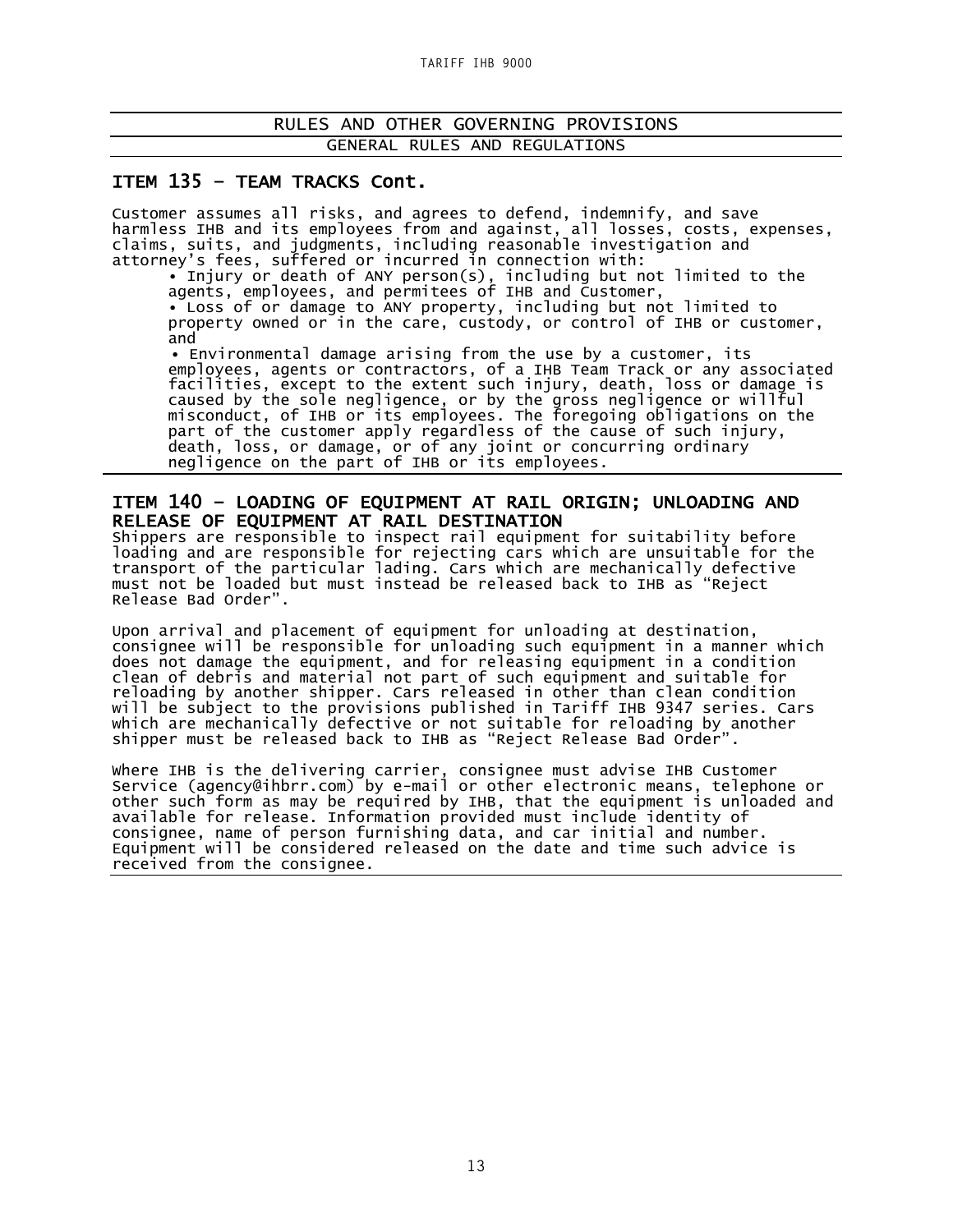**TARIFF IHB 9000**

#### RULES AND OTHER GOVERNING PROVISIONS GENERAL RULES AND REGULATIONS

## ITEM 145 – DISCLAIMER OF RESPONSIBILITY BY IHB FOR ACTIONS OF JOINT LINE AND SHORT LINE RAILROADS PARTICIPATING IN A

**TRANSPORTATION MOVEMENT**<br>For the convenience of its customers, IHB will from time to time by contract or rate authority enter into contracts for the transportation of lading from or to origin and/or destination points not located on rail lines operated by IHB. Such movements may take place by joint-line through movements or short line arrangements. Such contracts for origins or destinations not located on rail lines operated by IHB are made solely so that our customers do not have to arrange and contract with the other participating rail carriers for a particular movement. In entering such contracts and/or rate authorities, IHB does so solely as the disclosed agent of the participating railroad. IHB does not contract to perform directly or to have performed on its behalf transportation services over any line of railroad not operated by IHB. Furthermore, with the exception of loss of or damage to lading which is governed by Item 2000 of this document, IHB does not assume or accept any responsibility or liability for the actions of any participating railroad with regard to a joint-line/short line transportation arrangement--any such liability being solely the responsibility of the other rail carrier whose actions give rise to the claimed liability.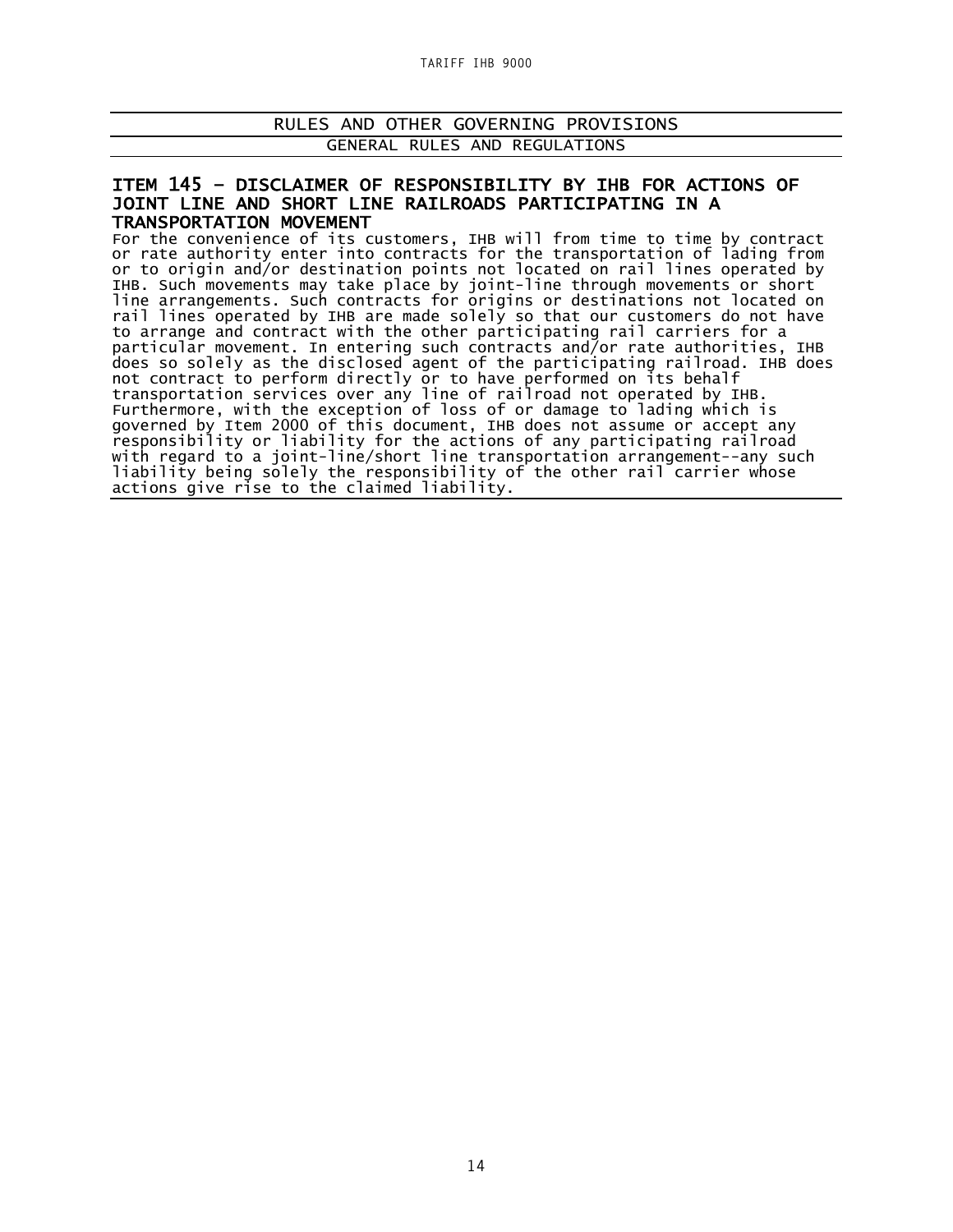**TARIFF IHB 9000**

### RULES AND OTHER GOVERNING PROVISIONS GENERAL RULES AND REGULATIONS

# SECTION 3 PAYMENT RULES AND EXTENSION OF CREDIT<br>ITEM 1000 – PAYMENT OF TRANSPORTATION CHARGES<br>Shipper or consignee shall be liable for payments of the transportation

charges accruing on a shipment as established by law and these Conditions of Carriage, and nothing herein shall limit the right of IHB to require at time of shipment the prepayment or guarantee of charges. Shipper will pay IHB if shipment is prepaid, or be responsible for payment if shipment is made collect, and pay immediately upon presentation of a bill therefor by IHB unless credit has been granted pursuant to ITEM 1005 of these Conditions of Carriage. If shipper or consignee has entered into an agreement for credit with IHB, the terms and conditions of the credit agreement will supersede any prepayment or payment upon demand requirement. If transportation charges have not been prepaid, or shipper or consignee has not entered into an agreement for credit with IHB, IHB shall not make delivery of the shipment without payment or guarantee by shipper or consignee of all charges. Placement of equipment by IHB under credit agreement for unloading shall be deemed acceptance of shipment for the purpose of incurring freight charges under a credit agreement.

Acceptance of shipment by consignee or beneficial owner shall be deemed acceptance of responsibility for payment of all charges accruing on the shipment, including, but not limited to, demurrage and switching services performed at destination. Such payment shall be in U.S. money and cannot be reduced to offset claims, damages to property, or for other reasons.

Demurrage, switching and other accessorial and/or incidental charges are payable by Shipper and/or consignee as applicable pursuant to the publications set out in Item 15 and other Items herein.

#### Ξ ITEM 1005 – EXTENSION OF CREDIT

(1) Acceptance by IHB of a tender of a shipment by Shipper does not constitute the extension of credit by IHB to Shipper or to party responsible for payment of IHB freight charges ("Payor"). Credit shall only be extended through the Treasury Department of IHB. If IHB extends credit, it is granted only as a convenience to the Shipper or Payor and may be revoked by IHB at any time as to any shipment (including those in transit) without notice by IHB. In the event of a revocation of credit affecting any cars in transit, Shipper or Payor must either pay all charges for the cars in transit or make provisions for payment satisfactory to IHB before the cars will be delivered. Any changes in Shipper's or Payor's ownership or financial condition which materially affects Shipper's financial standing must be reported to IHB' Treasury Department.

(2) Where credit has been extended to Shipper or Payor, payment must be received by IHB within fifteen (15) days of the date of the freight bill or invoice.

(3) Where credit has not been extended to Shipper or Payor, payment of transportation charges must be made to IHB in advance of the shipment in cash.

(4) In the event that Shipper or Payor shall dispute the amount of a bill, Shipper or Payor shall pay to IHB within the credit period the undisputed amount of the bill. Shipper or Payor shall also notify IHB within the credit period of the disputed amount and the basis for the dispute. Payment of bills, or any portion thereof, by Shipper or Payor which later are determined to be incorrect will not prejudice Shipper's or Payor's right to seek a refund within the statutory period.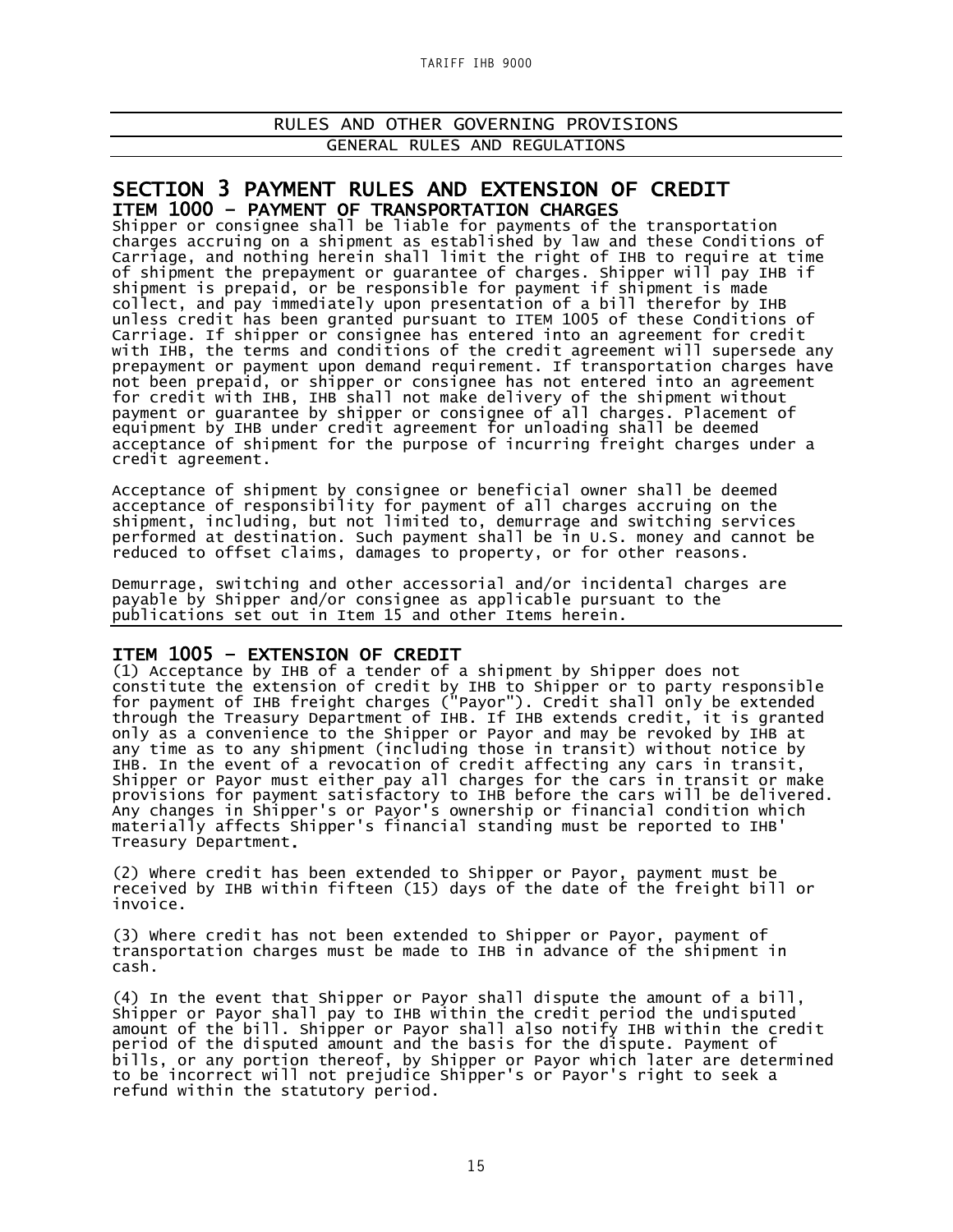#### ITEM 1005 – EXTENSION OF CREDIT Cont.

(5) IHB shall have the right to recover from Shipper or Payor all reasonable costs of collection, including but not limited to reasonable attorneys' fees, in the event of any violation of the credit terms of IHB by Shipper or Payor.

(6) With regard to collect bills of lading, the existence of the Payor does not serve to relieve the Shipper and Consignee for their responsibility for the payment of freight and other charges as established by these Conditions of Carriage and applicable law unless otherwise expressly stated by a written agreement. The foregoing shall not affect the Shippers right to secure nonrecourse pursuant to Section 7 of the bill of lading. With regard to prepaid bills of lading, the existence of the Payor does not serve to relieve the Shipper for its responsibility for the payment of freight and other charges as established by these Conditions of Carriage and applicable law unless otherwise expressly stated by a written agreement.

(7) Effective November 1, 2018, IHB will assess a finance charge of one percent (1%) per month (twelve percent (12%) per annum) against unpaid linehaul freight bills beyond credit terms. Finance charges will be calculated using a daily rate of .0329% (12% / 365 days) which will be applied to unpaid linehaul freight bills that are not paid within the governing credit period. The finance charge will accrue daily until payment is received by IHB.

**ITEM 1010 - DELINQUENT PAYMENT**<br>Customers with credit agreements that fail to keep their accounts current, or customers without credit agreements who fall greater than 30 days in arrears may face being placed on a "cash" basis.

1. Whenever IHB issues an invoice or invoices to credit agreement customers for railcars shipped, received or for demurrage, miscellaneous charges, or any other reason and those invoices remain unpaid after a period of 90 days or more from the date of the bill, IHB may, on not less than 30 days' notice, require the customer to provide IHB with an irrevocable letter of credit or enter into another payment security program.

2. Whenever IHB issues an invoice or invoices to customers without a credit agreement for railcars shipped, received or for demurrage, miscellaneous charges, or any other reason and those invoices remain unpaid after a period of 30 days or more from the date of the bill, IHB may, on not less than 30 days' notice, require the customer to provide IHB with an irrevocable letter of credit or enter into another payment security program.

3. Under this program, customer must make available to IHB a Letter of Credit, sum of money or security sufficient to cover charges for railcars shipped or received or for demurrage, miscellaneous charges, or any other reason that may reasonably be expected to be levied against the customer prior to shipping or receiving of future railcars. The amount of such letter of credit, sum of money or security will be based on customer's traffic volume and level of delinquency for the previous year. The amount to be required will be determined by a review of previous levels of charges billed by IHB against customer's accounts.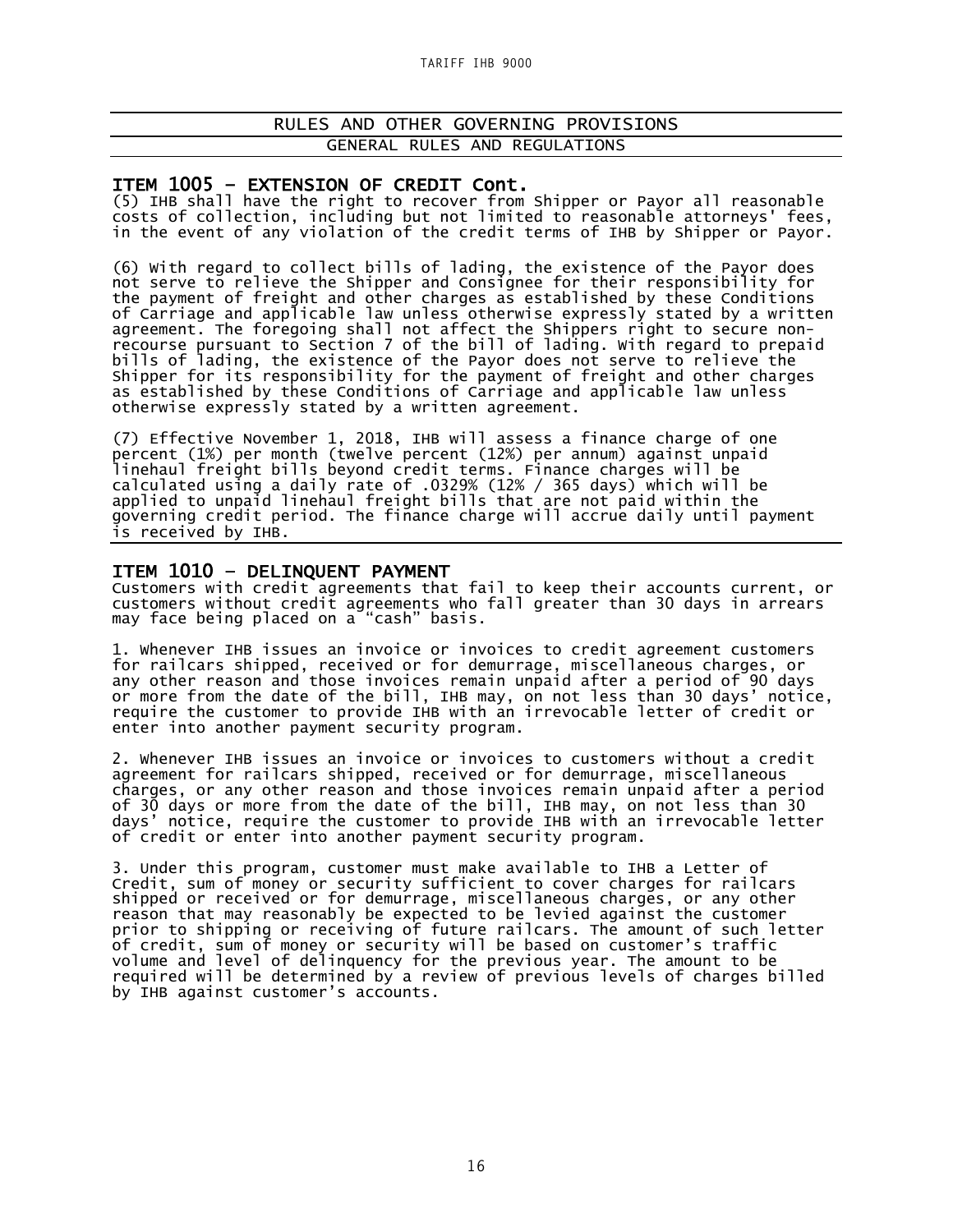### ITEM 1010 – DELINQUENT PAYMENT Cont.

4. IHB shall have the right to recover from Payor all reasonable costs of collection (including but not limited to reasonable attorneys' fees, investigation costs, expert fees, and litigation costs), and assess finance charges against unpaid linehaul freight charges, switching charges, demurrage and storage charges, accessorial charges, and any other amounts owed under the governing rate authority, transportation contract, these Conditions, or any other document referenced in ITEM 15 or other items listed herein.

5. Should letter of credit or security be depleted and additional cars arrive prior to replenishment such cars will be placed on demurrage until the replenishment is in effect. No car orders will be accepted for empty equipment during such time.

ITEM 1015 DISPUTING INVOICES & OVERCHARGE CLAIMS<br>IHB is committed to resolving disputed invoices fairly and efficiently. A Customer who wishes to dispute a charge should submit their dispute electronically to IHB. In order to be processed, a dispute should be submitted within 15 days, and must be:

• Clearly and fully described

• Specific in identifying the reasons for the claim

• Complete in the supporting documentation provided.

Once filed, IHB will investigate and report the company's acceptance or denial of the claim in writing. Customers must pay all undisputed portions of the bill as stated.

Overcharge Claims must be filed within one year of original invoice.

#### ITEM 1020 - BANKRUPTCY OR INSOLVENCY

A. In the event Payor files or is the subject of a filed petition in bankruptcy and Payor has a transportation contract or other agreement with IHB (collectively "Agreement"), Payor will, as soon as practicable:

(1) Identify IHB as a "Critical Vendor" of essential services as that term is interpreted and understood within the context of a bankruptcy proceeding;

(2) Identify any Agreement with IHB under which there remains continuing unperformed obligations; and,

- A. Choose to elect to either assume or reject such Agreements identified pursuant to paragraph (2) above within sixty (60) days of the date of the filing of the Payor's petition in bankruptcy.
- B. In the context of a bankruptcy proceeding, no Agreement identified under paragraph (2) may be assigned without IHB' consent, unless IHB is given adequate assurance of future performance by the assignee. Such adequate assurance will include, but not necessarily be limited to, a deposit with IHB as security for the timely payment of switching and linehaul charges an amount equal to the average thirty (30) day accrual for such charges as or security guarantees in form and substance satisfactory to IHB from one or more persons who satisfy IHB' standard of creditworthiness.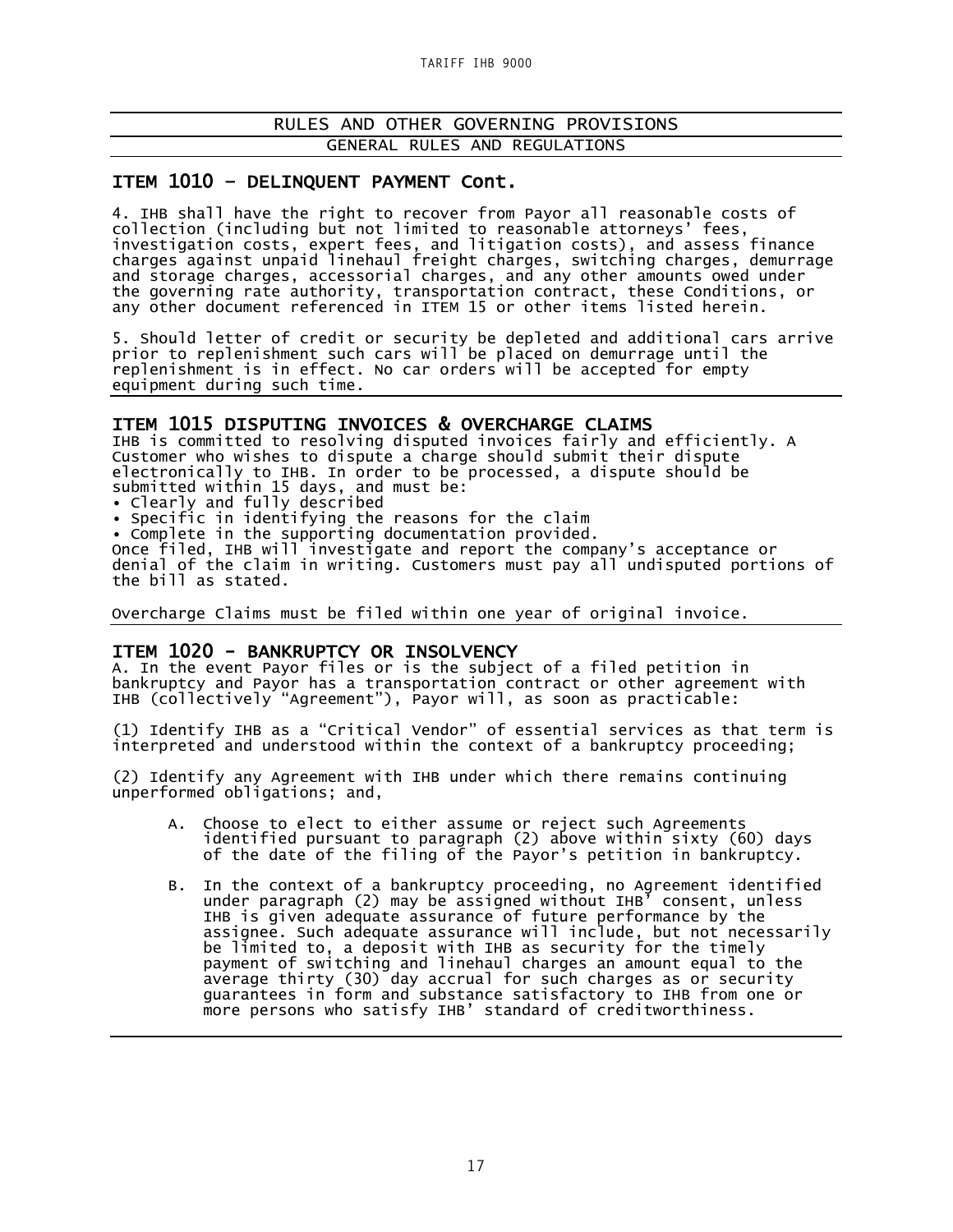### SECTION 3 LIABILITY ITEM 2000 – LOSS OF AND DAMAGE TO SHIPMENTS (1) General

(a) As an alternative to the foregoing Restricted Liability provisions, IHB offers Full Liability transportation subject to the terms and conditions of 49 U.S.C.§ 11706 (Carmack Amendment) at a rate or charge higher than that applicable to transportation under restricted liability terms. If the shipper elects the Carmack Amendment alternative, it must:

- (1) no later than the time that the railcar is ordered for loading, notify IHB of its intention to subject the shipment to 49 U.S.C. § 11706 and obtain from the IHB the applicable transportation rate or charge;
- (2) place on the bill of lading or shipping order the notation "Shipment is subject to 49 U.S.C. § 11706"; and acknowledge that the linehaul transportation charge will be billed 'prepaid'. The shipper's failure to comply strictly with all of the requirements for transportation subject to 49 U.S.C. § 11706 shall create a conclusive presumption that the shipment is intended for transport on the Restricted Liability terms of this Item

(b) As a condition precedent to any right to recovery for loss, damage, or delay to cargo, a written claim must be filed within nine (9) months after delivery of a shipment (or if delivery is not made, within nine (9) months after a reasonable time for delivery). A claim must include a demand for payment of a specific amount and information sufficient to identify the shipment, as described in this Rule. A claim may be filed by either the Shipper or the Consignee. Any other party who desires to file a claim with IHB must secure first an assignment of claim from the Shipper or Consignee.

(c) IHB does not guarantee delivery by a particular train or within a particular time and does not guarantee rail service on any schedules of any kind, whether published, projected or implied. IHB shall have no liability for failure to transport any shipment by any particular train or in time for any particular market regardless of whether IHB knew or should have known of a need or expectation for such transport. Furthermore, IHB does not guarantee the providing of empty railcars in accordance with any schedule regardless of whether IHB knew or should have known of the need for such empty railcars. Unless otherwise expressly agreed to by IHB and the party with whom IHB has contracted (the consignor or consignee, as the case may be) in a writing executed by both parties, IHB will transport property with reasonable dispatch in accordance with the Uniform Bill of Lading.

(d) IHB will not be liable for loss, damage, or delay caused by:

- an act of God
- a public enemy or terrorism
- the authority of law
- 
- riots strikes
- acts of civil disobedience
- an inherent quality or characteristic in the commodity natural shrinkage
- 

- an act or default of Shipper, consignor, consignee, owner, or any contracting party, including but not limited to, the failure of the Shipper or any other party to properly block or brace the lading; or the stoppage and holding in transit of lading at the request of the shipper, consignor, consignee, owner, or any contracting party.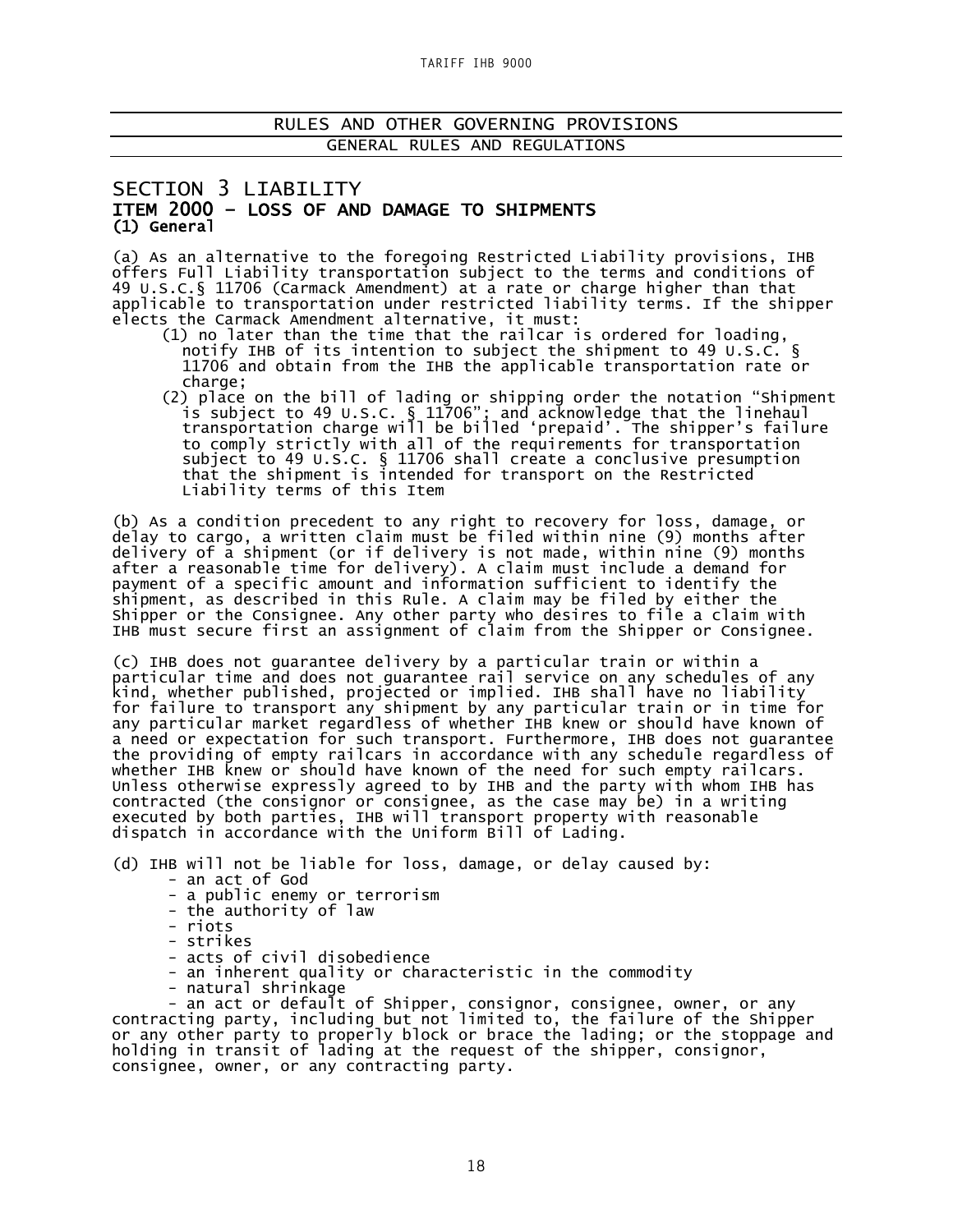### ITEM 2000 – LOSS OF AND DAMAGE TO SHIPMENTS Cont.

(e) IHB'S liability will not extend beyond the actual physical loss or damage to the cargo itself, including any costs reasonably incurred in efforts to mitigate the loss or damage.

(f) In no event shall IHB be liable for any incidental, special, indirect or consequential damages whatsoever (including but not limited to lost profits, business interruption expenses and shipper or consignee's liability to their own customers for liquidated damages or other damages) arising out of or related to the services provided under these Conditions of Carriage, even if advised of the possibility of such damages.

(g) IHB does not make any representations as to the suitability of cargo for rail transportation. The Shipper acknowledges also that there are significant forces exerted on the cargo in rail transportation that may require additional packing measures for the cargo to move safely.

(h) IHB will not be liable for damage arising from atmospheric conditions when such damage occurs to lading loaded in open-top or on flatbed rail cars. Protective covering sufficient to protect such lading must be furnished and installed by the Shipper. IHB will not be liable for the durability and suitability of the protective covering.

(i) Failure of the destination railroad to inspect damaged cargo for any reason will not relieve the claimant from the requirement of establishing that cargo was delivered in a damaged condition and was properly blocked and braced. Failure of the destination railroad to inspect damaged cargo for any reason will not be considered an admission of liability by IHB.

(j) Unless otherwise expressly agreed to by IHB in writing, with regard to automobiles transported by IHB the lading shall be considered to be the automobile only and shall not include any loose items or automobile components, including, but not limited to, car mats, antennas, uninstalled radio or speakers, etc. ("collectively "Loose Items"). Loose Items placed in an automobile by shipper are transported by IHB at the sole risk of loss of shipper.

### (2) Filing of Claims

(a) In any claim for loss, damage, or delay, claimant shall include: (i) equipment initials and number, shipper's name, consignee's name, notify party's name, shipping date, shipment origin and destination location and commodity description and STCC code.

(ii) records (such as bill of lading, shipping manifest, or purchase or sales documents) or certification to establish:

(a) delivery to an IHB carrier;

(b) the level of IHB cargo claim coverage contracted for the shipment

if other than Standard; and, (c) condition and quantity of cargo at origin.

(iii) Supporting documentation for the amount claimed, such as weight and grade certificates, repair bills or certified invoices.

(b) Except where otherwise necessitated by wreck or derailment, claimant shall also include in any such claim: (i) records verifying condition and quantity of the cargo when received at the destination stated in the shipping instructions (ii) origin and destination seal records, if applied, and (iii) evidence of disposition of any damaged cargo in compliance with requirements of this section.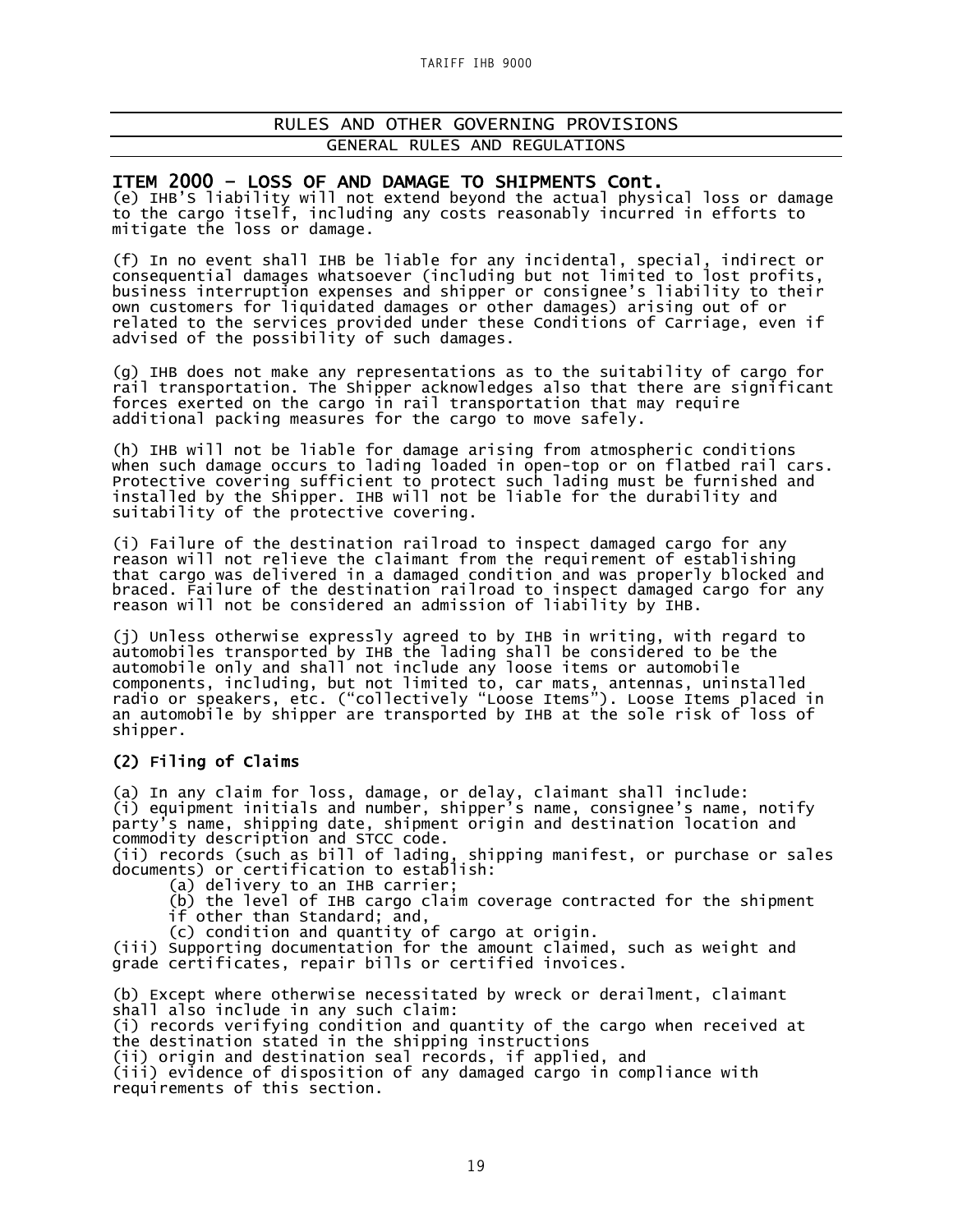ITEM 2000 – LOSS OF AND DAMAGE TO SHIPMENTS Cont. (c) Where a bill of lading covers only one railcar, a claim for loss or damage must be submitted for the lading moving in only that one railcar and may not be combined into a single claim with damage to lading moving in other railcars covered by other bills of lading. Where loss or damage occurs to lading moving in more than one railcar and the multi-car movement is covered by a single bill of lading, one claim can be filed to cover all damage to lading in railcars moving under that same bill of lading.

#### (3) Lawsuits

(a) As a condition precedent to any right of recovery, any lawsuit involving a claim for loss, damage or delay to cargo must be commenced within two (2) years and one (1) day from the date of declination of the claim.

(b) Lawsuits shall be filed only in courts of competent jurisdiction and venue as set out in 49 USC Section 11706.

(c) No party other than the Shipper or the Consignee shall have standing to bring a lawsuit regarding a shipment moving under these Conditions of Carriage.

(d) All lawsuits regarding loss or damage shall be filed in Indiana.

### ITEM 2005 – DISCLAIMER OF CONSEQUENTIAL AND SPECIAL DAMAGES

Notwithstanding any provision in these Conditions of Carriage to the contrary and regardless of the nature of the cause of action, whether in tort, contract or otherwise, in no event shall any party to these conditions of carriage be liable for any consequential, incidental, special, or indirect damages whatsoever (including but not limited to lost profits, cost of capital or interruption of business expenses) arising out of the services provided under these conditions of carriage, even if advised of the possibility of such damages.

**ITEM 2010 - REFUSED OR UNCLAIMED FREIGHT**<br>The following practice will be followed in the handling of freight which is refused or unclaimed.

A. Non-Perishable Freight Consignee as described in the waybill, and/or the party receiving the railcar, will be notified promptly of the arrival of shipments at destination. In case of refusal by the consignee as described in the waybill, and/or the party receiving the railcar, to accept the freight, or if freight is unclaimed five days after notice of arrival has been duly sent or given, consignor will be sent a notice showing:

Name of consignee as described in the waybill, and/or the party receiving the railcar Description of freight Point of origin and date of shipment whether property has been refused or remains unclaimed; which notice should also state substantially that if disposition is not arranged for, the property will be subject to sale as provided in Section 4, Paragraph (b) of the Uniform Bill of Lading as published in Tariff UFC 6000-Series.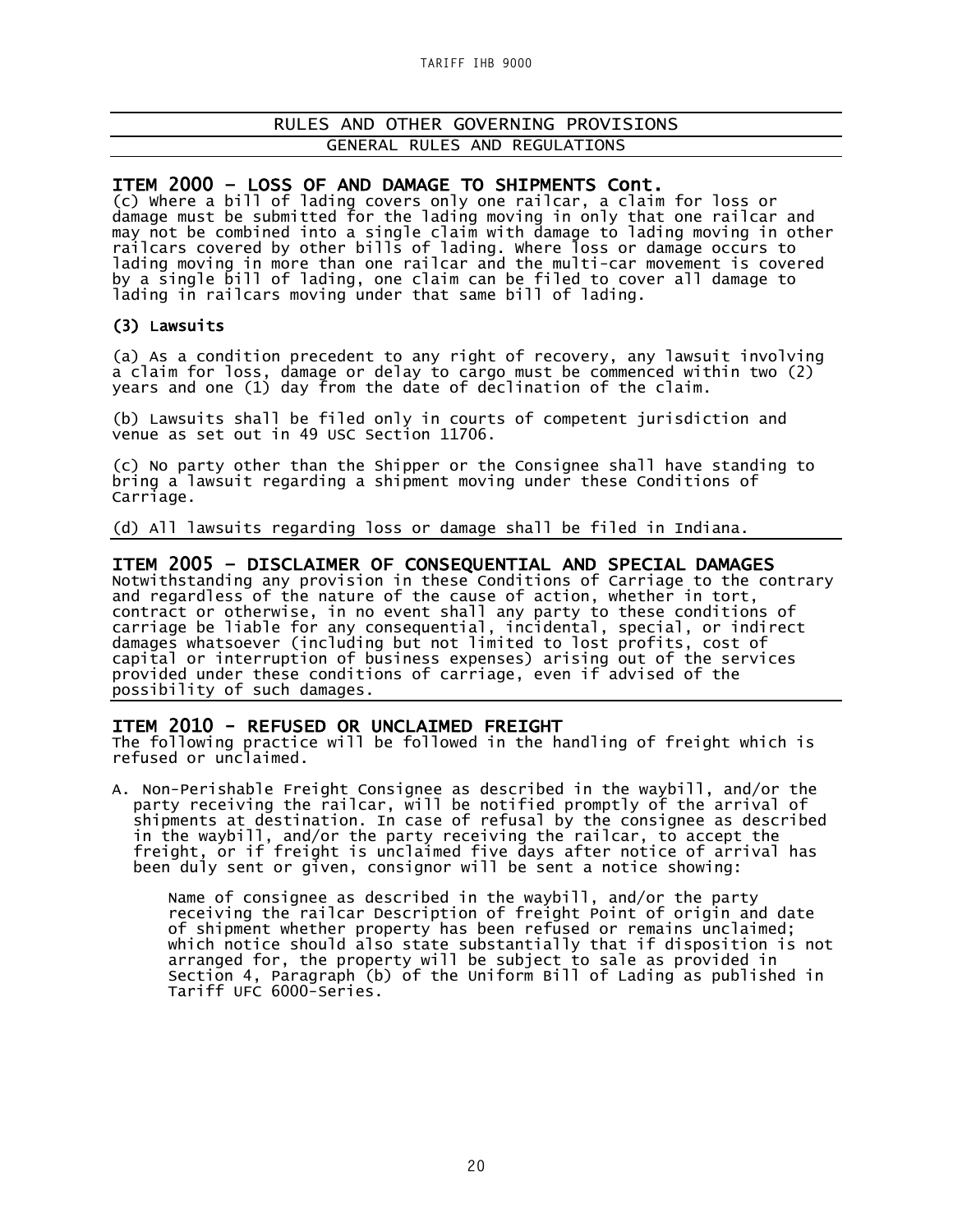ITEM 2010 - REFUSED OR UNCLAIMED FREIGHT Cont.<br>B. Perishable Freight Consignee will be notified promptly of the arrival of perishable freight, but whenever necessary to prevent loss or waste, perishable freight which is refused, unclaimed or undelivered may be sold at the discretion of the carrier, without advertising and without further notice, as provided in Section 4, Paragraph (c) of the Uniform Bill of Lading as published in Tariff UFC 6000-Series.

### ITEM 2015 – SECURITY SEALS

IHB neither inspects shipments for seals or security devices intended to prevent unauthorized access to a shipment nor determines when a security device is appropriate. In the event that a shipment requires special security measures (such as high security seals, shrink-wrap, paper coverings and the like), it is the duty of the Shipper to determine and take the appropriate security measures. Documentation of the application of security devices at shipment origin is the responsibility of the Shipper. In determining the extent, if any, of IHB's responsibility as a common carrier for loss, damage or liability to a shipment, the absence of or damage to a seal without physical evidence of contamination, loss or theft does not establish injury, loss or damage to a shipment.

The IHB does not supply security seals.

**ITEM 2020 - FREIGHT-IN-BOND**<br>Cars containing freight-in-bond to be switched locally will not be accepted from connecting line until after permit to receive goods has been issued to consignee by the United States Collector of Customs.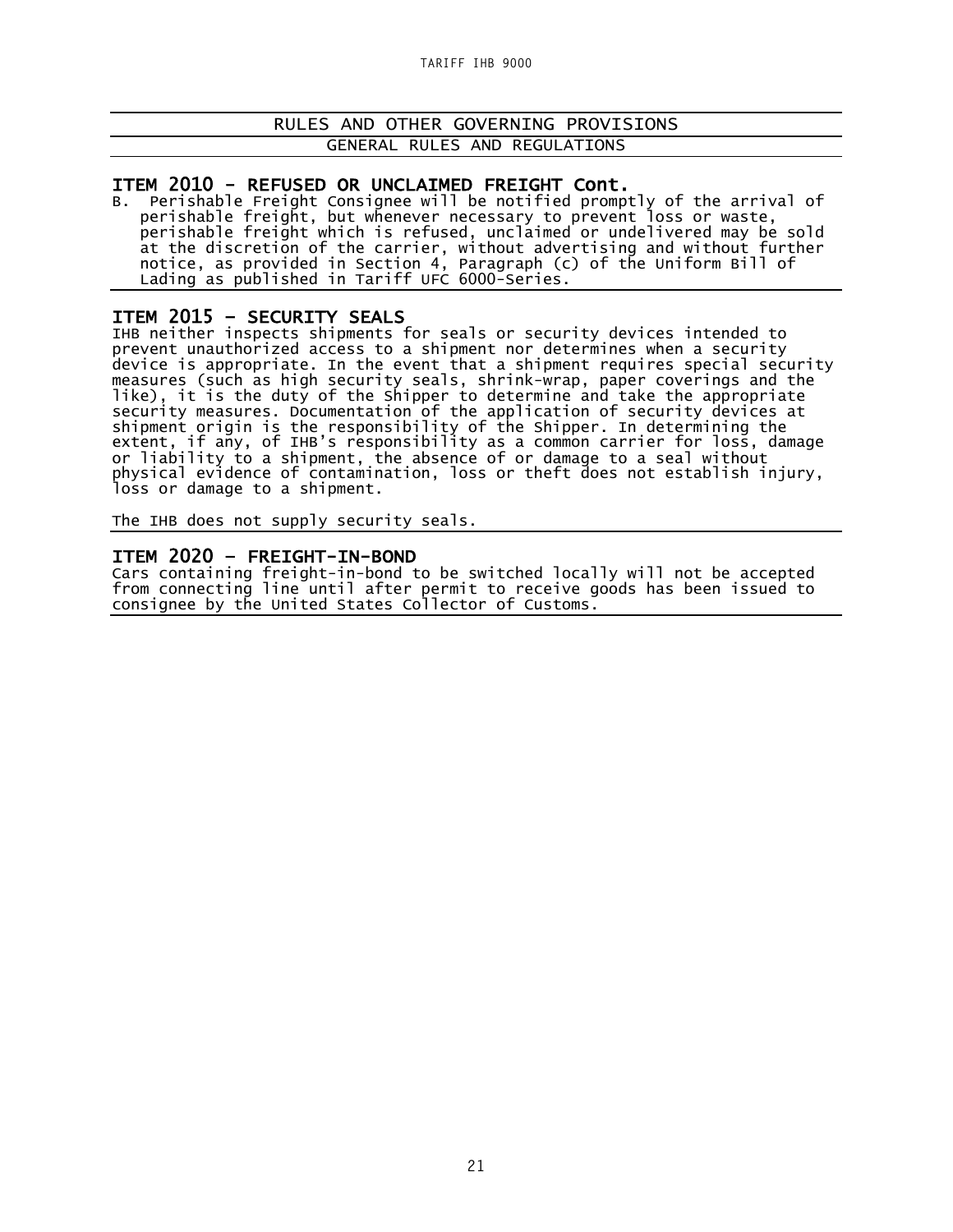### SECTION 4 DEFINITIONS

#### Carmack Amendment

Title 49 of the United States Code, Section 11706, and associated regulations.

#### Close Clearance

Any track clearance not in compliance with the requirements of IHB's current Standard Guidelines and Specifications for the Design and Construction of Private Sidetracks.

#### Consignee

The Consignee is the party entitled to receive the lading under the bill of lading contract regardless of whether the lading is actually delivered to an "in care of" or other party pursuant to the directions of the Shipper or Consignee. By accepting a shipment or by the acceptance of the shipment by a party on behalf of or by direction of the Consignee, the Consignee agrees to be bound by the terms and conditions of these Conditions of Carriage.

#### Customer

Any Consignor, Consignee, Receiver, Shipper or Freight Payer.

Day<br>A twenty-four (24) hour period (calendar day), or part thereof.

Demurrage<br>The fee imposed for the extended usage of an IHB asset attributable to the Customer.

#### Dimensional Load

A Shipment that exceeds IHB's standard published clearances for a specific route of movement.

#### Hazardous Materials

Materials categorized as hazardous materials by the U.S. Department of Transportation under the Hazardous Materials Transportation Act (49 U.S.C. § 1801, et seq.) and the Hazardous Materials Regulations (49 C.F.R. Parts 170-<br>179) issued thereunder, as amended from time to time.

#### Held in Route

Held in Route is defined as any car, moving on a through rate, that is held in route because of any condition attributable to the consignor, consignee, or owner, including but not limited to storage, partial unloading, to finish loading, or fabrication.

#### Payor

The Payor is the party primarily responsible for the payment of freight and other charges arising pursuant to these Conditions of Carriage. The Payor may be the Shipper, Consignee or some other party who has entered into a credit or payment arrangement with IHB.

#### Private Equipment

A rail car not bearing Railroad reporting marks.

Private Track<br>Tracks that are not owned or leased by IHB.